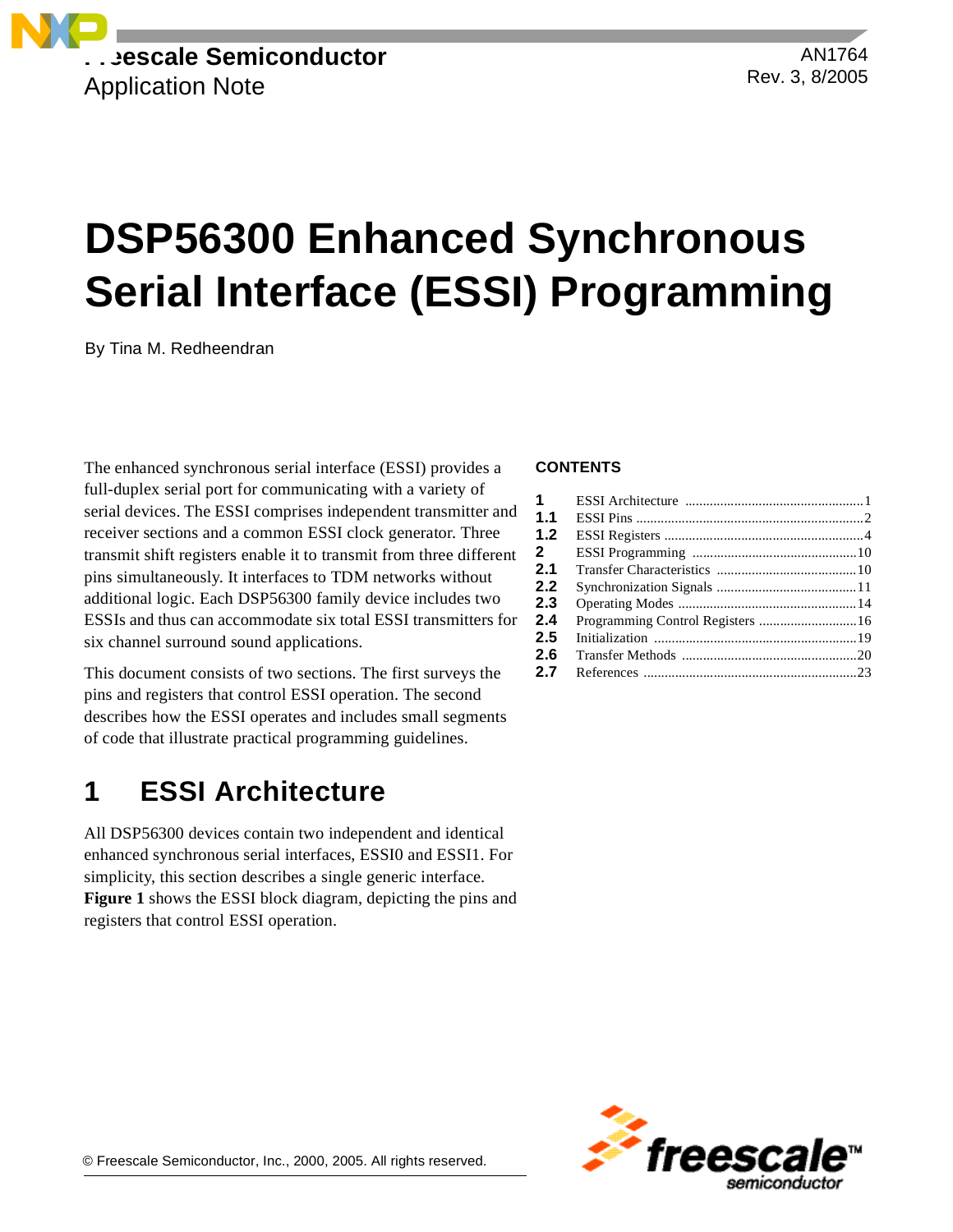





## <span id="page-1-0"></span>**1.1 ESSI Pins**

<span id="page-1-1"></span>**[Figure 1-1](#page-1-1)** depicts the ESSI pins.



**Figure 1-1.** ESSI Pins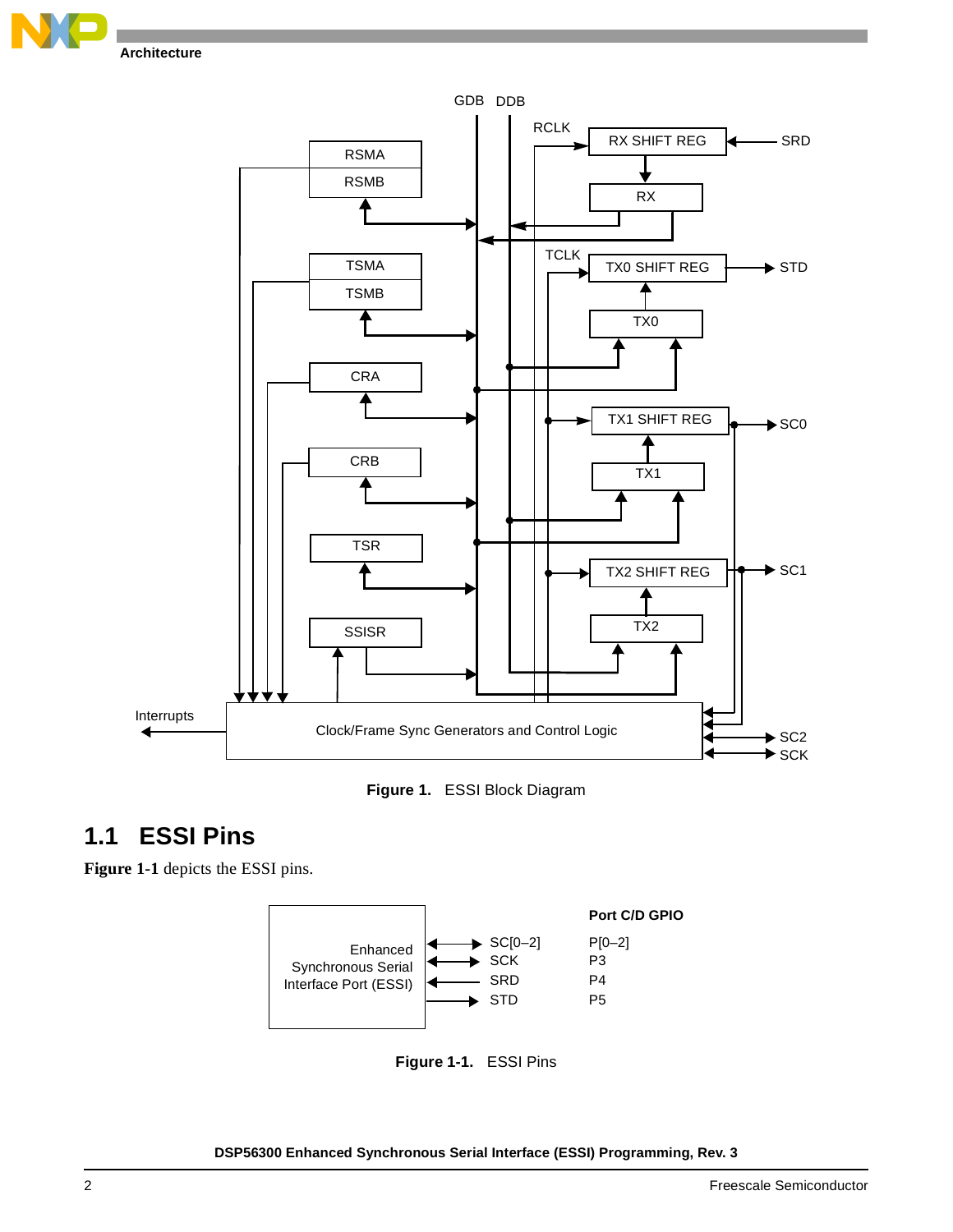

• *Serial Control Pin* 0 (SC0). Provides many different functions depending on the mode settings, which are determined by the SYN, TE1, and SCD0 bits in Control Register A (CRA). **[Table 1](#page-2-0)** shows the various functions. This pin also functions as GPIO pin P0.

<span id="page-2-0"></span>

| <b>SYN</b> | TE1         | <b>SCD0</b> | <b>Operation</b>                      |
|------------|-------------|-------------|---------------------------------------|
| $1$ (Sync) | 0 (Disable) | 0 (Input)   | Flag 0 input                          |
| $1$ (Sync) | 0 (Disable) | 1 (Output)  | Flag 0 output                         |
| $1$ (Sync) | 1 (Enable)  |             | Transmitter 1 data (always an output) |
| 0 (Async)  |             | 0 (Input)   | Receive clock input (external)        |
| 0 (Async)  |             | 1 (Output)  | Receive clock output (internal)       |

| Table 1. SC0 Operation |  |  |
|------------------------|--|--|
|                        |  |  |

• *Serial Control Pin 1* (SC1)**.** Provides many different functions depending on the mode settings, which are determined by the SYN, TE1, SSC1, and SCD0 bits in Control Register A (CRA). **[Table 2](#page-2-1)** shows the various functions. This pin also functions as GPIO pin P1.

<span id="page-2-1"></span>

| <b>SYN</b> | TE <sub>2</sub> | SCD <sub>1</sub> | SSC <sub>1</sub> | <b>Operation</b>                      |
|------------|-----------------|------------------|------------------|---------------------------------------|
| 1 (Sync)   | 0 (Disable)     | $0$ (Input)      | $0$ (Flag)       | Flag 1 input                          |
| 1 (Sync)   | 0 (Disable)     | 1 (Output)       | $0$ (Flag)       | Flag 1 output                         |
| 1 (Sync)   | (Enable)        |                  |                  | Transmitter 2 data (always an output) |
| 1 (Sync)   | 0 (Disable)     | $0$ (Input)      | 1(TX0<br>Act)    | Reserved                              |
| 1 (Sync)   | 0 (Disable)     | 1 (Output)       | 1(TX0<br>Act)    | TX0 active                            |
| 0 (Async)  |                 | 0 (Input)        |                  | Receive frame sync input (external)   |
| 0 (Async)  |                 | 1 (Output)       |                  | Receive frame sync output (internal)  |

**Table 2.** SC1 Operation

• *Serial Control Pin 2* (SC2). Provides the serial frame sync for the ESSI. This pin has many different functions depending on the mode settings, which are determined by the SYN and SCD2 bits in Control Register A (CRA). **[3](#page-2-2)** shows the various functions. This pin also functions as GPIO pin P2.

| Table 3. | <b>SC2 Operation</b> |
|----------|----------------------|
|----------|----------------------|

<span id="page-2-2"></span>

| <b>SYN</b>              | SCD <sub>2</sub> | <b>Operation</b>                                  |
|-------------------------|------------------|---------------------------------------------------|
| 0 (Input)<br>$1$ (Sync) |                  | Transmit and receive frame sync input (external)  |
| 1 (Sync)                | 1 (Output)       | Transmit and receive frame sync output (internal) |
| 0 (Async)<br>0 (Input)  |                  | Transmit frame sync input (external)              |
| 0 (Async)               | 1 (Output)       | Transmit frame sync output (internal)             |

• *Serial Clock Pin* (SCK). Provides the serial bit rate clock for the ESSI. This pin has many different functions depending on the mode settings, which are determined by the SYN and SCKD bits in Control Register A (CRA). **[Table 4](#page-3-0)** shows the various functions. This pin also functions as GPIO pin P3.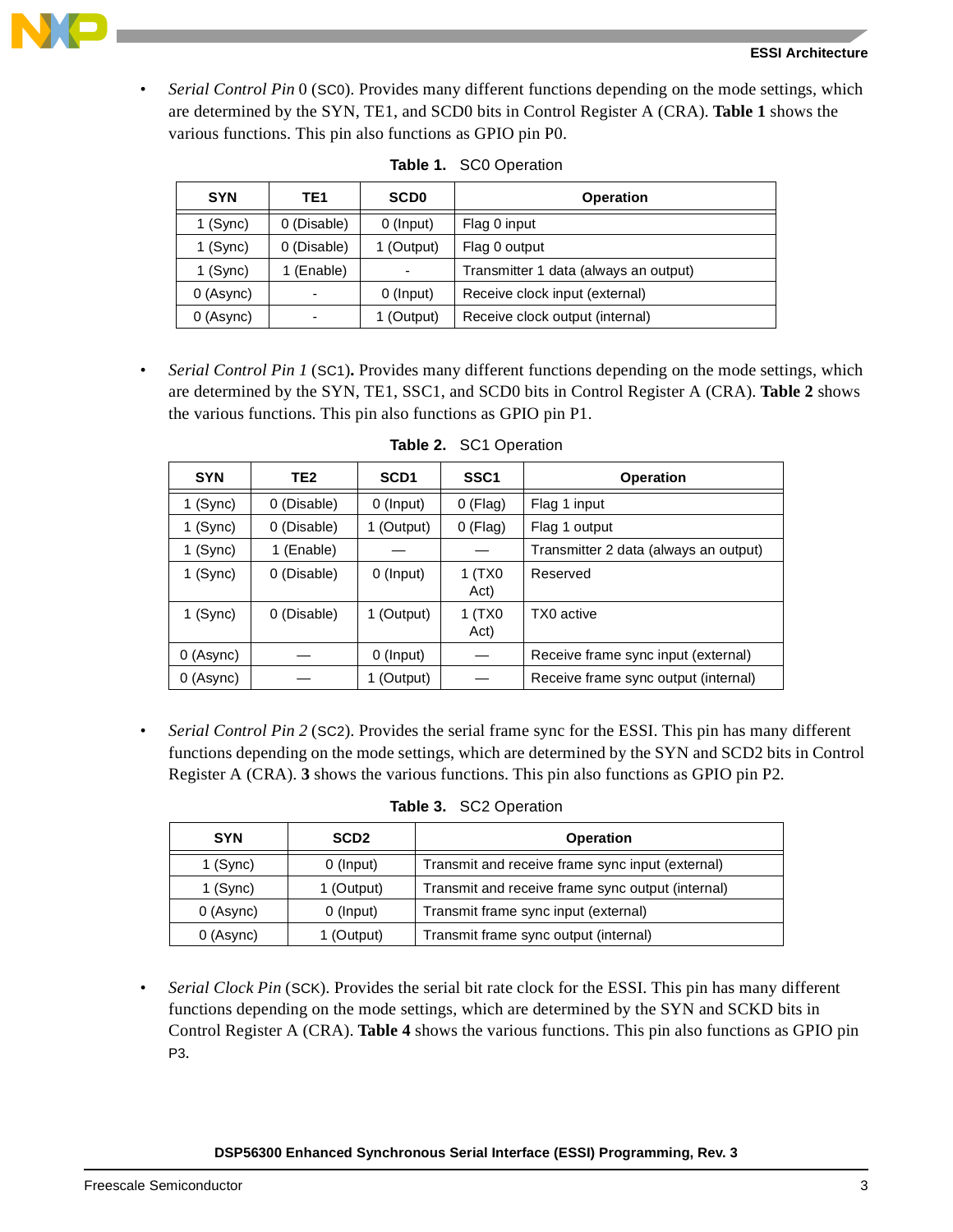

<span id="page-3-0"></span>

| <b>SYN</b> | <b>SCKD</b> | <b>Operation</b>                             |
|------------|-------------|----------------------------------------------|
| 1 $(Sync)$ | $0$ (Input) | Transmit and receive clock input (external)  |
| $1$ (Sync) | 1 (Output)  | Transmit and receive clock output (internal) |
| 0 (Async)  | $0$ (Input) | Transmit clock input (external)              |
| 0 (Async)  | 1 (Output)  | Transmit clock output (internal)             |

**Table 4.** SCK Operation

- *Serial Receive Data Pin* (SRD). Receives data and is always an input. This pin also functions as GPIO pin P4.
- *Serial Transmit Data Pin* (STD). Transmits data from transmitter 0 and is always an output. This pin also functions as GPIO pin P5.

## **1.2 ESSI Registers**

The following registers control ESSI operation:

- *Control Register A (CRA)*. One of two registers that control ESSI operation (see **[Table 5](#page-4-0)**).
- *Control Register B (CRB)*. Second of two registers that control ESSI operation (see **[Table 6](#page-5-0)**).
- *Status Register (SSISR)*. A read-only register that describes the ESSI status and serial flags (see **[Table 7](#page-7-0)**).
- *Transmit Slot Mask Register A (TSMA) and Transmit Slot Mask Register B (TSMB)*. Two registers that, in network mode, determine whether to transmit during a given time slot or to tri-state the transmitter. TSMA and TSMB together form one register, TSM. When bit *n* of TSM is cleared, the transmit data pins of the enabled transmitters are tri-stated during time slot *n*. When bit *n* of TSM is set, the transmit sequence proceeds normally during time slot *n*.
- *Receive Slot Mask Register A (RSMA) and Receive Slot Mask Register B (RSMB)*. Two registers that, in network mode, determine whether to receive during a given time slot or tri-state the receiver. RSMA and RSMB together form one register, RSM. When bit n of RSM is cleared, the receive data pin of the receiver is tri-stated during time slot n. When bit n of RSM is set, the receive sequence proceeds normally during time slot n.
- *Time Slot Register (TSR)*. A write-only null data register that, in network mode, prevents data transmission for the current time slot.
- *Receive Data Register (RX)*. A read-only register that accepts data from the receive shift register as it becomes full.
- *Transmit Data Registers (TX0, TX1, TX2)*. A write-only register that transfers data to the transmit shift registers.

The ESSI data registers are double buffered for maximum throughput. Data to be transmitted is written to a transmit data register. When the transmit data register is full, the data is automatically transferred to a transmit shift register and then shifted out to the transmit data pin. If data is shifted out of the transmit shift register but new data has not been written to the transmit data register and a transmit frame sync occurs, a transmit underrun error occurs. A receive shift register receives incoming data from the receive data pin. When the receive shift register is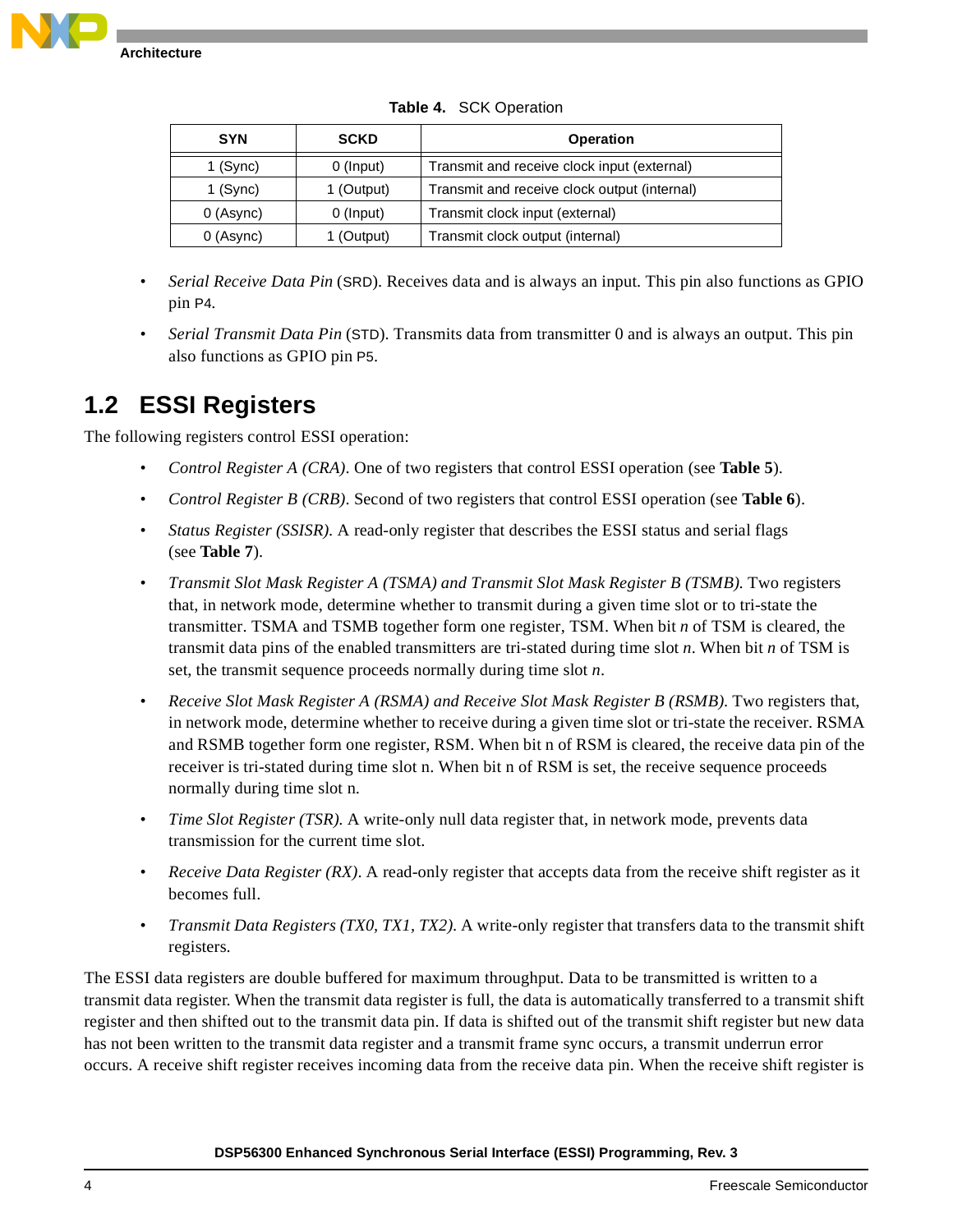

full, the data is automatically transferred to the receive data register. If data is shifted into the receive shift register but the previous data has not been read from the receive data register and a receive frame sync occurs, a receive overrun error occurs.

<span id="page-4-0"></span>

| Bit No.   | Bit Abbr.        | Value               | <b>Function</b>                                                                                                              |  |
|-----------|------------------|---------------------|------------------------------------------------------------------------------------------------------------------------------|--|
| $7 - 0$   | PM[7-0]          |                     | Prescale Modulus Select.                                                                                                     |  |
|           |                  | \$0-\$FF            | ESSI clock is divided by PM plus 1.                                                                                          |  |
| $10 - 8$  |                  |                     | Reserved bits to be written with 0.                                                                                          |  |
| 11        | <b>PSR</b>       |                     | <b>Prescaler Range</b>                                                                                                       |  |
|           |                  | $\Omega$            | ESSI clock is divided by eight.                                                                                              |  |
|           |                  | 1                   | ESSI clock is divided by one.                                                                                                |  |
| $16 - 12$ | DC[4:0]          |                     | <b>Frame Rate Divider Control</b>                                                                                            |  |
|           |                  | 0b00000-<br>0b11111 | In normal mode, equals the divide ratio minus 1.                                                                             |  |
|           |                  | 00000               | In network mode, enables on-demand mode.                                                                                     |  |
|           |                  | 0b00001-<br>0b11111 | In network mode, equals the number of time slots per frame minus 1.                                                          |  |
| 17        |                  |                     | Reserved bits to be written with 0.                                                                                          |  |
| 18        | <b>ALC</b>       |                     | <b>Alignment Control</b>                                                                                                     |  |
|           |                  | $\mathbf 0$         | Align data to bit 23.                                                                                                        |  |
|           |                  | 1                   | Align data to bit 15, not allowed with 24- and 32-bit word lengths.                                                          |  |
| $21 - 19$ | WL[2:0]          |                     | <b>Word Length Control</b>                                                                                                   |  |
|           |                  | 0b000               | 8 bits per word.                                                                                                             |  |
|           |                  | 0b001               | 12 bits per word.                                                                                                            |  |
|           |                  | 0b010               | 16 bits per word.                                                                                                            |  |
|           |                  | 0b011               | 24 bits per word.                                                                                                            |  |
|           |                  | 0b100               | 32 bits per word (valid in the first 24 bits).                                                                               |  |
|           |                  | 0b101               | 32 bits per word (valid in the last 24 bits).                                                                                |  |
|           |                  | 0 <sub>b11x</sub>   | Reserved.                                                                                                                    |  |
| 22        | SSC <sub>1</sub> |                     | <b>Select SC1 as TX0 Active</b>                                                                                              |  |
|           |                  |                     | Valid only in synchronous mode with transmitter 2 disabled (see Table 2).                                                    |  |
|           |                  | 0                   | SC1 is Flag 1.                                                                                                               |  |
|           |                  | $\mathbf{1}$        | <b>SC1 is TX0 Active</b><br>Valid only if SC1 is configured as an input; drives an external buffer for the<br>transmitter 0. |  |
| 23        |                  |                     | Reserved bit to be written with 0.                                                                                           |  |

|  | <b>Table 5.</b> Control Register A (CRA) |  |
|--|------------------------------------------|--|
|--|------------------------------------------|--|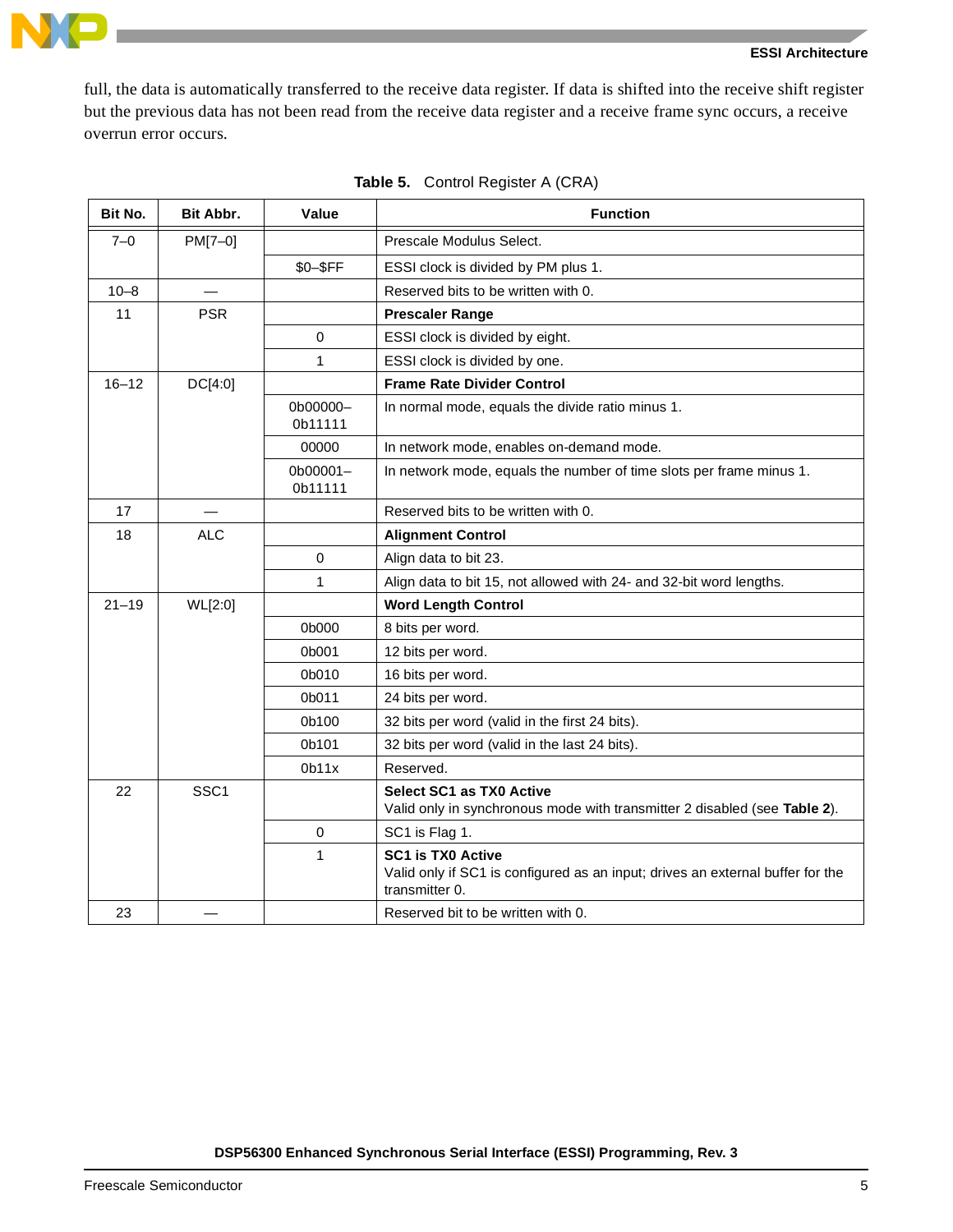

<span id="page-5-0"></span>

| Bit No.        | <b>Bit</b>       | Value        | <b>Function</b>                                                                                                                             |                                                                                  |
|----------------|------------------|--------------|---------------------------------------------------------------------------------------------------------------------------------------------|----------------------------------------------------------------------------------|
| $\mathbf 0$    | OF <sub>0</sub>  |              | <b>Serial Output Flag 0</b><br>Valid only in synchronous mode with transmitter 1 disabled and SC0 configured as<br>an output (see Table 1). |                                                                                  |
|                |                  |              | Data written to OF0 is seen on the SC0 pin.                                                                                                 |                                                                                  |
| 1              | OF <sub>1</sub>  |              | <b>Serial Output Flag 1</b><br>an output (see Table 2).                                                                                     | Valid only in synchronous mode with transmitter 2 disabled and SC1 configured as |
|                |                  |              | Data written to OF1 is seen on the SC1 pin.                                                                                                 |                                                                                  |
| $\overline{2}$ | SCD <sub>0</sub> |              | <b>Serial Control Direction 0</b><br>Not valid when transmitter 1 is enabled (see Table 1).                                                 |                                                                                  |
|                |                  | $\mathbf 0$  | SC0 is an input.                                                                                                                            |                                                                                  |
|                |                  | 1            | SC0 is an output.                                                                                                                           |                                                                                  |
| 3              | SCD <sub>1</sub> |              | <b>Serial Control Direction 1</b><br>Not valid when transmitter 2 is enabled (see Table 2).                                                 |                                                                                  |
|                |                  | $\mathbf 0$  | SC1 is an input.                                                                                                                            |                                                                                  |
|                |                  | 1            | SC1 is an output.                                                                                                                           |                                                                                  |
| 4              | SCD <sub>2</sub> |              | <b>Serial Control Direction 2</b><br>(See Table 3)                                                                                          |                                                                                  |
|                |                  | $\mathbf 0$  | SC2 is an input.                                                                                                                            |                                                                                  |
|                |                  | 1            | SC2 is an output.                                                                                                                           |                                                                                  |
| 5              | <b>SCKD</b>      |              | <b>Clock Source Direction</b><br>(See Table 4)                                                                                              |                                                                                  |
|                |                  | $\mathbf 0$  | SCK is input, clock.                                                                                                                        |                                                                                  |
|                |                  | 1            | SCK is output, clock.                                                                                                                       |                                                                                  |
| 6              | <b>SHFD</b>      |              | <b>Shift Direction</b>                                                                                                                      |                                                                                  |
|                |                  | $\pmb{0}$    | Shift MSB first.                                                                                                                            |                                                                                  |
|                |                  | $\mathbf{1}$ | Shift LSB first.                                                                                                                            |                                                                                  |
| $8 - 7$        | FSL[1-0]         |              | <b>Frame Sync Length</b>                                                                                                                    |                                                                                  |
|                |                  |              | Receive                                                                                                                                     | Transmit                                                                         |
|                |                  | $00\,$       | Word length                                                                                                                                 | Word length                                                                      |
|                |                  | 01           | Word length                                                                                                                                 | Bit length                                                                       |
|                |                  | 10           | <b>Bit length</b>                                                                                                                           | <b>Bit length</b>                                                                |
|                |                  | 11           | Bit length                                                                                                                                  | Word length                                                                      |

#### **Table 6.** Control Register B (CRB)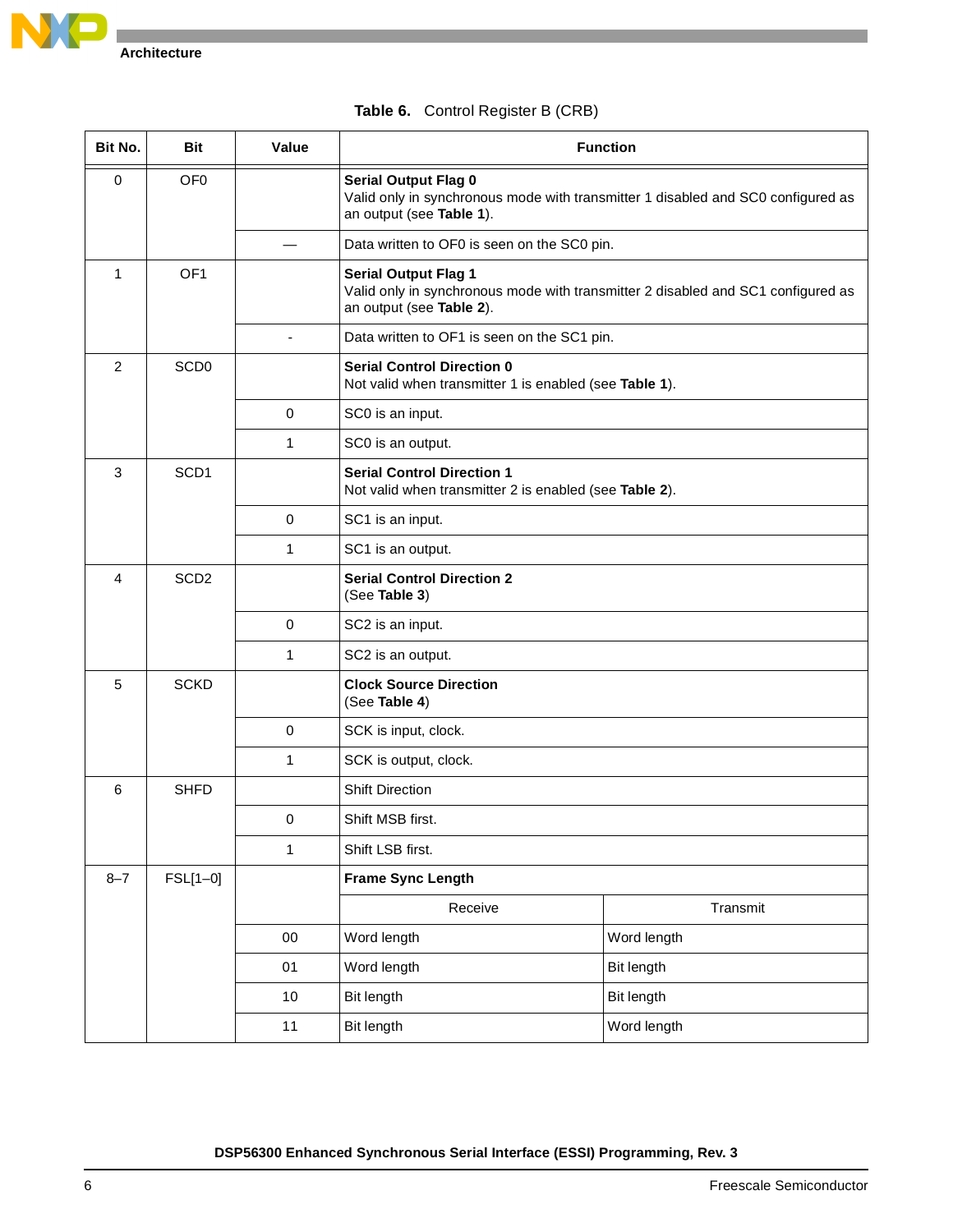

|  | Table 6. Control Register B (CRB) (Continued) |  |  |  |
|--|-----------------------------------------------|--|--|--|
|--|-----------------------------------------------|--|--|--|

| Bit No. | <b>Bit</b>      | Value        | <b>Function</b>                                                                                                                          |
|---------|-----------------|--------------|------------------------------------------------------------------------------------------------------------------------------------------|
| $9\,$   | <b>FSR</b>      |              | <b>Frame Sync Relative Timing</b><br>Valid only with word length frame syncs                                                             |
|         |                 | $\mathbf 0$  | Frame sync begins with first bit of data word.                                                                                           |
|         |                 | 1            | Frame sync begins one bit before first bit of data word.                                                                                 |
| 10      | <b>FSP</b>      |              | <b>Frame Sync Polarity</b>                                                                                                               |
|         |                 | $\mathbf 0$  | Frame sync polarity is positive.                                                                                                         |
|         |                 | 1            | Frame sync polarity is negative.                                                                                                         |
| 11      | <b>CKP</b>      |              | <b>Clock Polarity</b>                                                                                                                    |
|         |                 | $\mathbf 0$  | Data and frame sync are clocked out on the rising edge of the transmit clock and<br>latched in on the falling edge of the receive clock. |
|         |                 | $\mathbf{1}$ | Data and frame sync are clocked out on the falling edge of the transmit clock and<br>latched in on the rising edge of the receive clock. |
| 12      | <b>SYN</b>      |              | Synchronous/Asynchronous Mode                                                                                                            |
|         |                 | $\mathbf 0$  | Asynchronous mode.                                                                                                                       |
|         |                 | 1            | Synchronous mode.                                                                                                                        |
| 13      | <b>MOD</b>      |              | <b>ESSI Mode Select</b>                                                                                                                  |
|         |                 | $\mathbf{0}$ | Normal mode.                                                                                                                             |
|         |                 | 1            | Network mode.                                                                                                                            |
| 14      | TE <sub>2</sub> |              | <b>Transmit 2 Enable</b><br>Valid only in synchronous mode.                                                                              |
|         |                 | 0            | Transmit 2 disabled.                                                                                                                     |
|         |                 | 1            | Transmit 2 enabled.                                                                                                                      |
| 15      | TE <sub>1</sub> |              | <b>Transmit 1 Enable</b><br>Valid only in synchronous mode.                                                                              |
|         |                 | 0            | Transmit 1 disabled.                                                                                                                     |
|         |                 | 1            | Transmit 1 enabled.                                                                                                                      |
| 16      | TE <sub>0</sub> |              | <b>Transmit 0 Enable</b>                                                                                                                 |
|         |                 | $\mathbf 0$  | Transmit 0 disabled.                                                                                                                     |
|         |                 | 1            | Transmit 0 enabled.                                                                                                                      |
| 17      | <b>RE</b>       |              | <b>Receive Enable</b>                                                                                                                    |
|         |                 | $\mathbf 0$  | Receive disabled.                                                                                                                        |
|         |                 | 1            | Receive enabled.                                                                                                                         |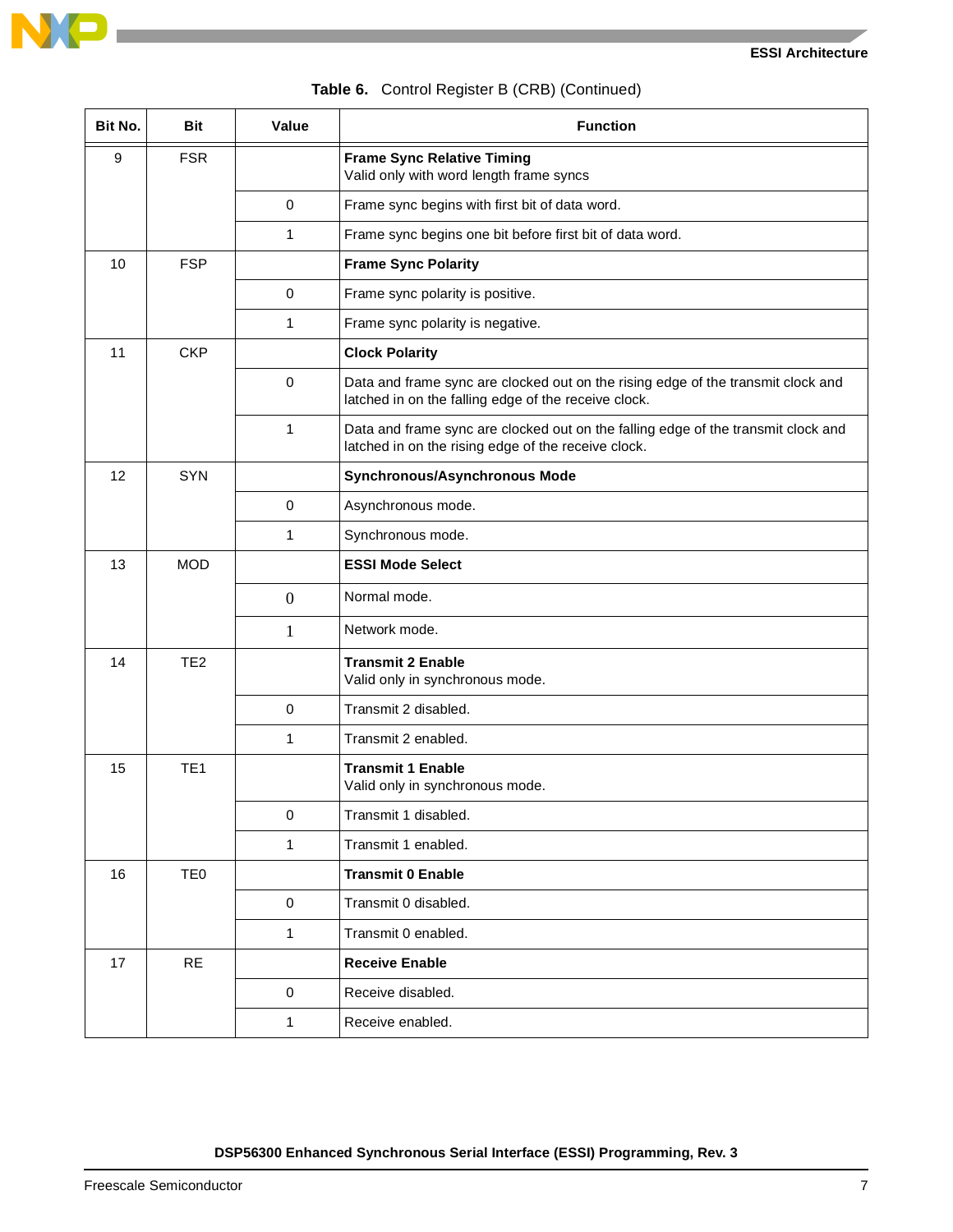

18 TIE **Transmit Interrupt Enable** 0 | Interrupt disabled. 1 | Interrupt enabled. 19 | RIE | **Receive Interrupt Enable** 0 | Interrupt disabled. 1 Interrupt enabled. 20 TLIE **Transmit Last Slot Interrupt Enable** 0 | Interrupt disabled. 1 Interrupt enabled. 21 | RLIE | **Receive Last Slot Interrupt Enable** 0 **Interrupt disabled.** 1 | Interrupt enabled. 22 TEIE **Transmit Exception Interrupt Enable** 0 | Interrupt disabled. 1 Interrupt enabled. 23 **REIE Receive Exception Interrupt Enable** 0 | Interrupt disabled. 1 | Interrupt enabled. **Bit No. Bit Value Function**

#### **Table 6.** Control Register B (CRB) (Continued)

#### **Table 7.** Status Register (SSISR)

<span id="page-7-0"></span>

| Bit No.       | Bit             | Value | <b>Function</b>                                                                                                                           |
|---------------|-----------------|-------|-------------------------------------------------------------------------------------------------------------------------------------------|
| $\Omega$      | IF <sub>0</sub> |       | Serial Input Flag 0<br>Valid only in synchronous mode with transmitter 1 disabled and SC0 configured as<br>an input (see Table 1).        |
|               |                 |       | Data on the SC0 pin is seen here.                                                                                                         |
|               | IF <sub>1</sub> |       | <b>Serial Input Flag 1</b><br>Valid only in synchronous mode with transmitter 1 disabled and SC1 configured as<br>an input (see Table 2). |
|               |                 |       | Data on the SC1 pin is seen here.                                                                                                         |
| $\mathcal{P}$ | <b>TFS</b>      |       | <b>Transmit Frame Sync Flag</b><br>Valid only if at least one transmitter is enabled Always $= 1$ in normal mode.                         |
|               |                 | 0     | No transmit frame sync occurred during the current time slot.                                                                             |
|               |                 | 1     | Transmit frame sync occurred during the current time slot.                                                                                |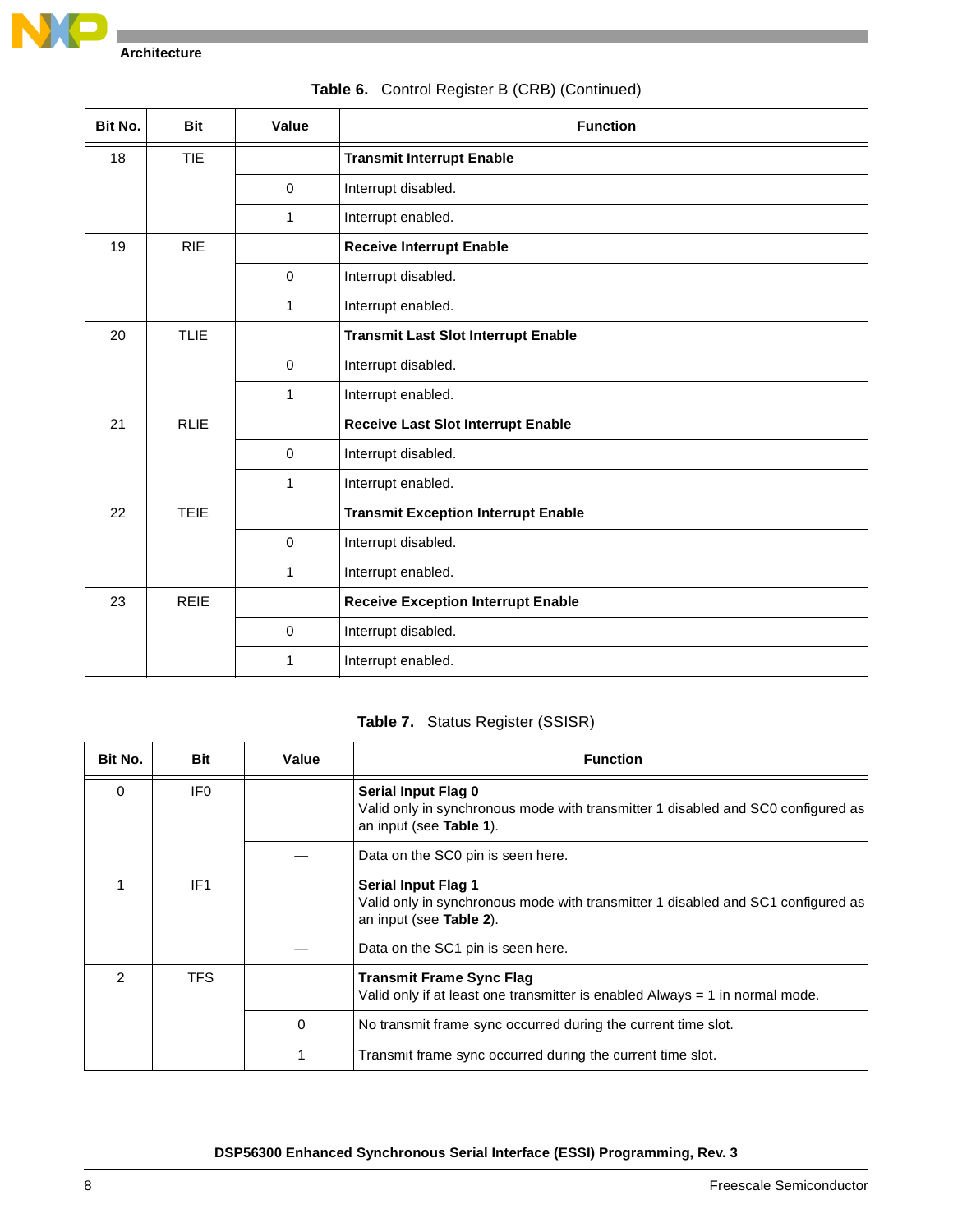

| Bit No.        | <b>Bit</b> | Value    | <b>Function</b>                                                                                                                                  |
|----------------|------------|----------|--------------------------------------------------------------------------------------------------------------------------------------------------|
| 3              | <b>RFS</b> |          | <b>Receive Frame Sync Flag</b><br>Valid only if the receiver is enabled.<br>Always $= 1$ in normal mode.                                         |
|                |            | $\Omega$ | No receive frame sync occurred during the current time slot.                                                                                     |
|                |            | 1        | Receive frame sync occurred during the current time slot.                                                                                        |
| 4              | <b>TUE</b> |          | <b>Transmit Underrun Error Flag</b>                                                                                                              |
|                |            | $\Omega$ | Otherwise.                                                                                                                                       |
|                |            | 1        | At least one enabled transmit shift register is empty and a transmit time slot<br>occurred.                                                      |
| 5              | <b>ROE</b> |          | <b>Receive Overrun Error Flag</b>                                                                                                                |
|                |            | $\Omega$ | Otherwise.                                                                                                                                       |
|                |            | 1        | Receive shift register is full but the receive data register is still full.                                                                      |
| 6              | <b>TDE</b> |          | <b>Transmit Data Register Empty</b>                                                                                                              |
|                |            | $\Omega$ | All enabled transmit data registers have been written to the DSP56300 core.                                                                      |
|                |            | 1        | Enabled transmit data registers are transferred to the transmit shift registers, and<br>data is ready for writing to the transmit data register. |
| $\overline{7}$ | <b>RDF</b> |          | <b>Receive Data Register Full</b>                                                                                                                |
|                |            | $\Omega$ | Receive data register is read.                                                                                                                   |
|                |            | 1        | Receive shift register is transferred to the receive data register, and data is ready<br>for reading from the receive data register.             |

**Table 7.** Status Register (SSISR) (Continued)

In addition to the ESSI registers, the three following port registers control ESSI GPIO functionality. Port C is ESSI0 and Port D is ESSI1.

- *Port Control Register (PCRC and PCRD)*. Control the functionality of the ESSI GPIO signals. Each of the five bits in the port control registers controls the functionality of the corresponding port signal pin. When a bit is set, the corresponding port signal is configured as an ESSI signal. When a bit is clear, the corresponding port signal is configured as a GPIO signal.
- *Port Direction Register (PRRC and PRRD)*. Control the direction of the ESSI GPIO signals. Each of the five bits in the port direction registers controls the direction of the corresponding port signal pin if the pin is configured as a GPIO signal. When a bit is set, the corresponding port signal is configured as an output. When a bit is clear, the corresponding port signal is configured as an input.
- *Port Data Register (PDRC and PDRD)*. Read/write data to/from the ESSI GPIO signals. If a port signal is configured as a GPIO input, the corresponding bit reflects the value present on the pin. If a port signal is configured as a GPIO output, the value written into the corresponding bit is reflected on the pin.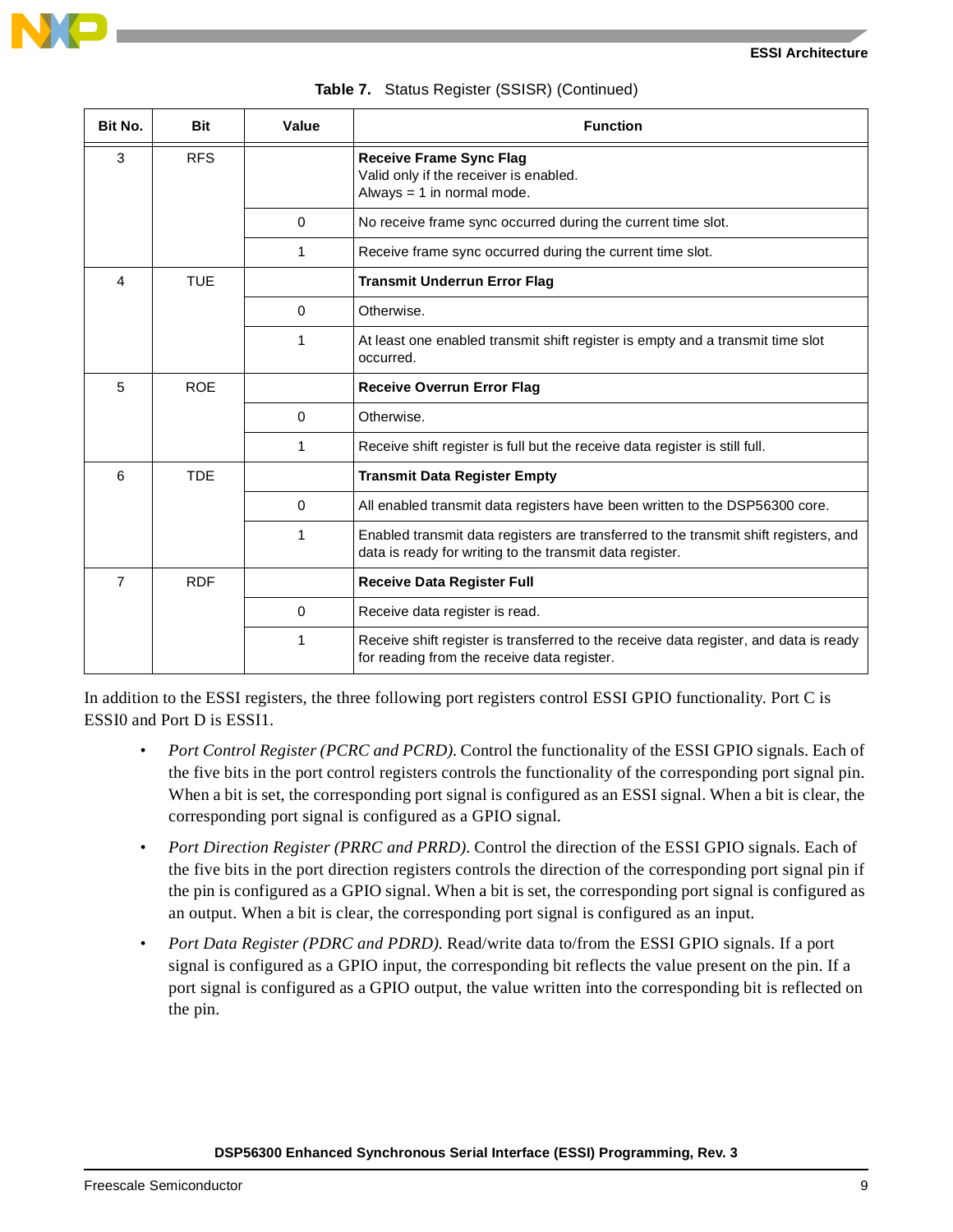

## **2 ESSI Programming**

This section describes the practical operation of the ESSI, covering transfer characteristics, synchronization signals, operation modes, initialization method, and transfer methods. In some cases, segments of code illustrate practical programming guidelines. The code in this section uses equate labels for the location of the ESSI registers. These labels include the register name preceded with "M\_" and can be found in the *ioequ.asm* file.

## **2.1 Transfer Characteristics**

Words transferred by the ESSI are characterized by word length, shift direction, and word alignment. This section describes these characteristics and the programming associated with them.

## **2.1.1 Word Length**

The ESSI presents six options for the number of bits per word or the word length. To choose word length, set the WL[2:0] bits in Control Register A (CRA[21:19]) as shown in **[8](#page-9-0)**. The ESSI transmit and receive data registers are 24-bits long, so 32-bits words cannot be completely transmitted or received. For 32-bit words, two options are available: the first 24 bits contain valid data and the last bit is duplicated eight times, or the last 24 bits contain valid data and the first bit is duplicated eight times.

<span id="page-9-0"></span>

| WL <sub>2</sub> | WL <sub>1</sub> | <b>WLO</b> | Number of Bits per Word              |
|-----------------|-----------------|------------|--------------------------------------|
|                 |                 |            |                                      |
|                 |                 |            | 12                                   |
|                 |                 |            | 16                                   |
|                 |                 |            | 24                                   |
|                 |                 |            | 32 (data valid in the first 24 bits) |
|                 |                 |            | 32 (data valid in the last 24 bits)  |
|                 |                 |            | Reserved                             |
|                 |                 |            | Reserved                             |

**Table 8.** Word Length

## **2.1.2 Word Alignment**

Words less than 24-bits long can be aligned in two ways based on the value of CRA[18], ALC. If ALC is set, 8-, 12-, and 16-bit words are left-aligned to bit 15. If ALC is clear, 8-, 12-, and 16-bit words are left-aligned to bit 23. **[Figure](#page-10-0) 2** shows the different options for the word alignment.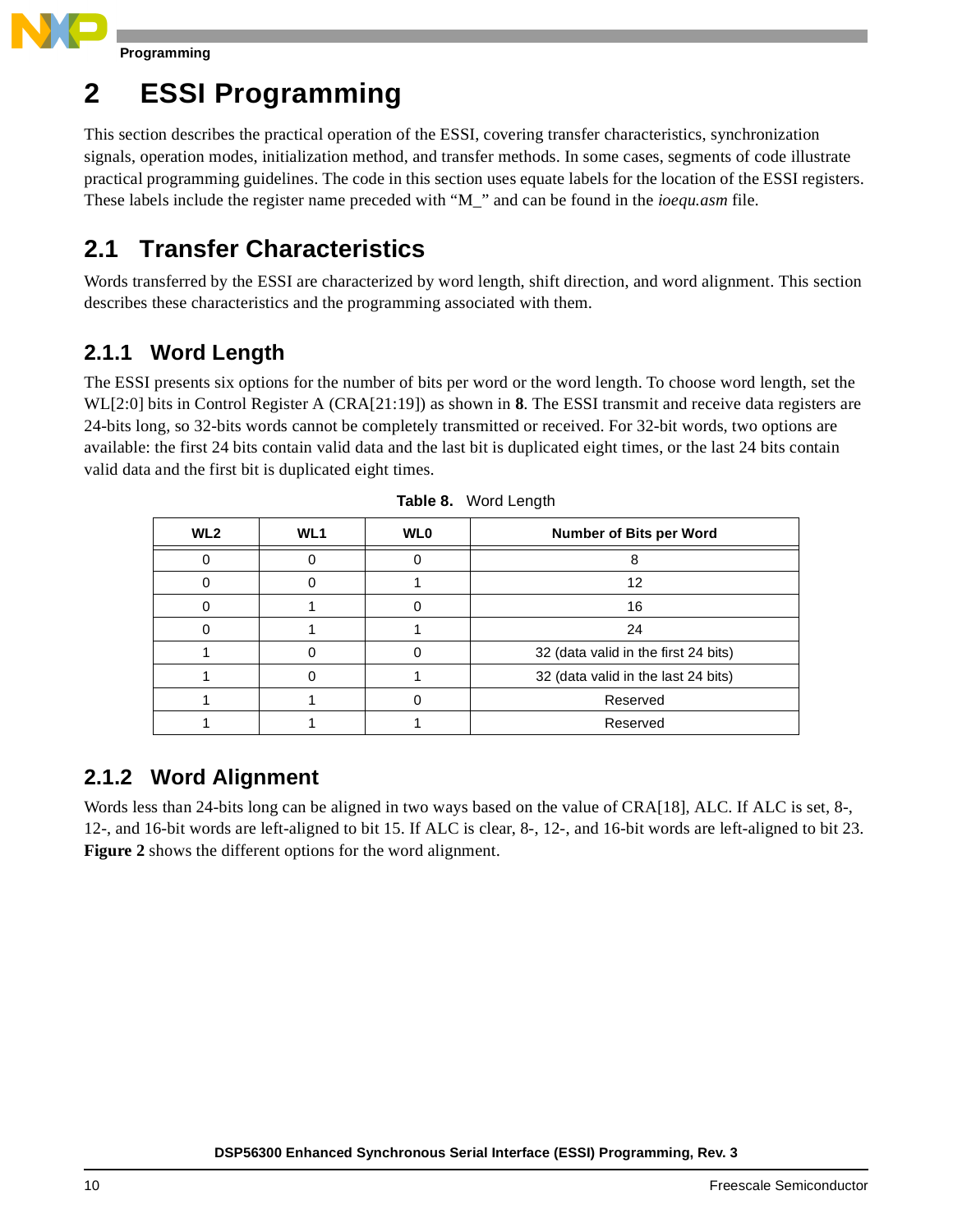#### **ESSI Programming**





**Figure 2.** Alignment Control

#### <span id="page-10-0"></span>**2.1.3 Shift Direction**

The ESSI presents two options for shift direction: Most Significant Bit (MSB) first or Least Significant Bit (LSB) first. To select shift direction, set bit 6 in Control Register B (CRB[6]), SHFD. If SHFD is set, the data is shifted into the receive shift register from the SRD pin and out of the transmit shift register to the STD pin with the LSB first. If SHFD is clear, the data is shifted into the receive shift register from the SRD pin and out of the transmit shift register to the STD pin with the MSB first (see **[Figure](#page-10-1) 3**).



**Figure 3.** Shift Direction

## <span id="page-10-1"></span>**2.2 Synchronization Signals**

Because the ESSI is a synchronous interface, it requires clock and frame sync signals to define when the data changes and when a new frame begins. In certain modes, the ESSI also has the option of two flag signals to use for device selection. This section describes all of these signals.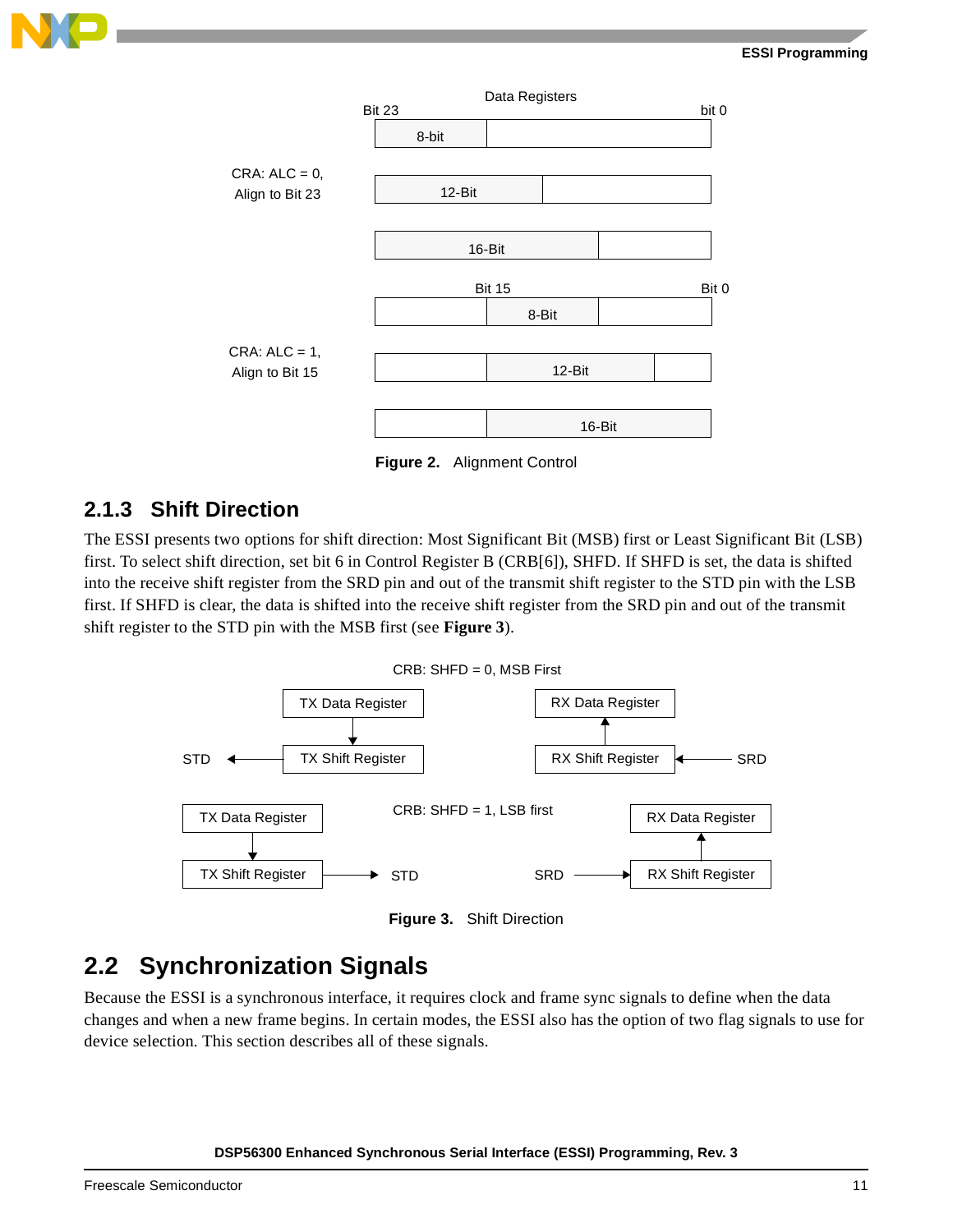

### **2.2.1 Synchronous Versus Asynchronous**

The ESSI includes both synchronous and asynchronous modes. In synchronous mode, the transmitters and receiver use the same clock and frame sync; in asynchronous mode, the transmitters and receiver use different clocks and frame syncs. The ESSI data transfers are synchronized to a clock in both modes. The choice of synchronous versus asynchronous mode is determined by the SYN bit, CRB[12]. Setting SYN puts the ESSI is in synchronous mode; clearing SYN puts it in asynchronous mode. **[Figure 4](#page-11-0)** summarizes the operation of the ESSI pins in synchronous and asynchronous modes.



```
SYN = 0, Asynchronous mode
```


**Figure 4.** Synchronous Versus Asynchronous

<span id="page-11-0"></span>In synchronous mode:

- SCK is an input or an output that all enabled transmitters and the receiver use as the clock signal.
- SC2 is an input or an output that all enabled transmitters and the receiver use as the frame sync signal.
- SC0 and SC1 can be used as extra transmitter signals or as flag signals.

In asynchronous mode<sup>1</sup>:

- SCK is an input or an output that transmitter 0 uses as the clock signal.
- SC2 is an input or an output that all enabled transmitters use as the frame sync signal.
- SC0 is an input or an output that the receiver uses as the clock signal.
- SC1 is an input or an output that the receiver uses as the frame sync signal.

The direction of the SC0, SC1, SC2, and SCK pins is determined by the SCD0, SCD1, SCD2, and SCKD bits, respectively, CRB[2–5]. If one of these bits is clear, the corresponding pin is an input. If one of these bits is set, the corresponding pin is an output.

## **2.2.2 Clock Signal**

When the SCK pin is an output  $(SCKD = 1)$ , its rate is controlled by two sets of bits in CRA, PSR, and PM[7–0], as **[Figure](#page-12-0) 5** shows.

<sup>1.</sup> Transmitters 1 and 2 and flags 0 and 1 cannot be used in asynchronous mode.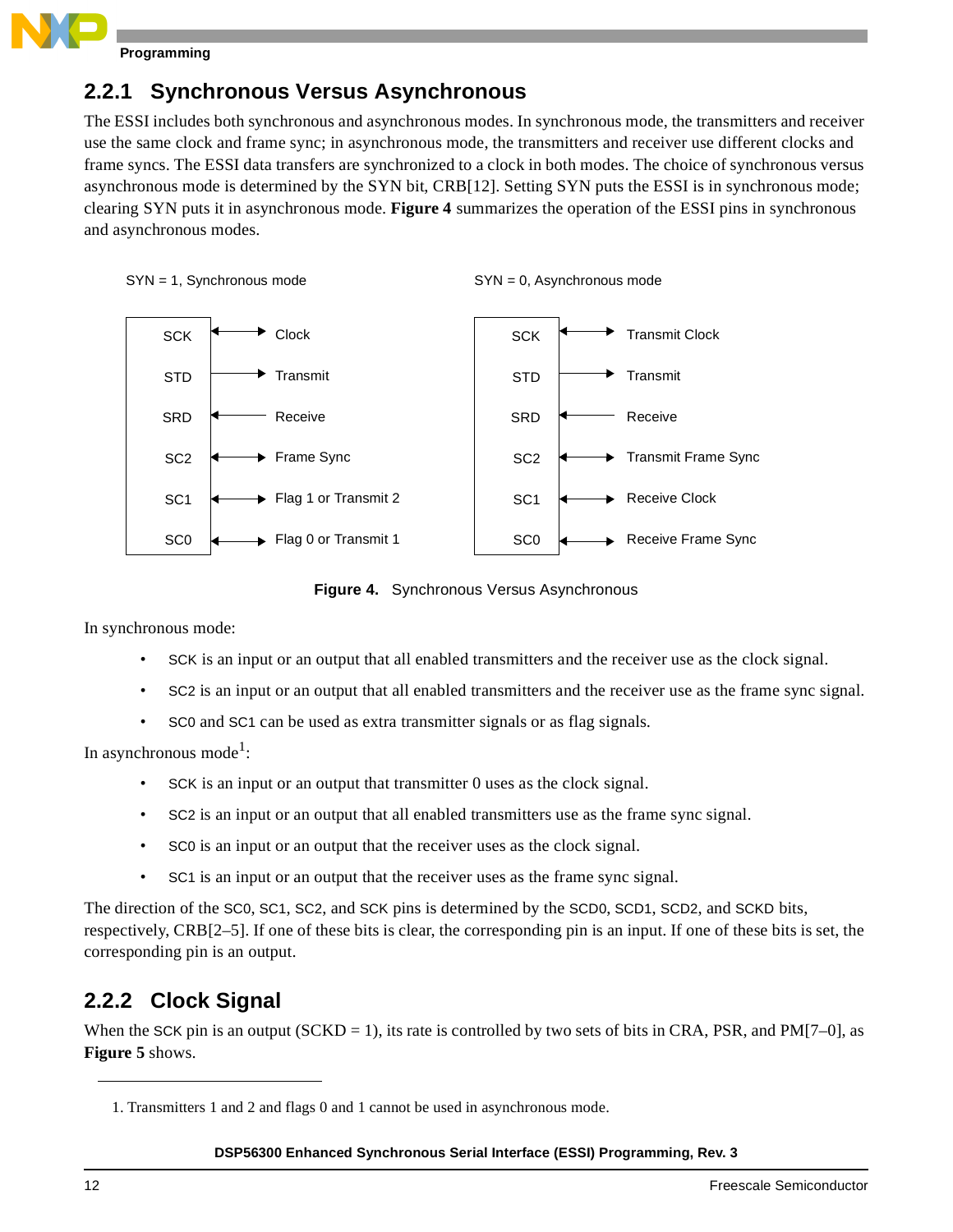



**Figure 5.** Clock Generation

<span id="page-12-0"></span>The maximum ESSI clock frequency is  $F_{\text{CORE}}/4$ . The PSR = 1 and PM[7–0] = \$00 to give  $F_{\text{CORE}}/2$  should not be used. The minimum ESSI clock frequency is  $F_{CORE}$  / (2\*8\*256) =  $F_{CORE}$  / 4096. The polarity of the clock signal is determined by CRB[11], CKP. If CKP is clear, the data and the frame sync are clocked out on the rising edge of the transmit clock and latched in on the falling edge of the receive clock. If CKP is set, the data and the frame sync are clocked out on the falling edge of the transmit clock and latched in on the rising edge of the receive clock. When SCK is an input  $(SCKD = 0)$ , the internal clock generator is disconnected from the SCK pin and an external clock source can drive this pin.

#### **2.2.3 Frame Sync**

The frame sync signal indicates when a new frame begins. In synchronous mode, the SC2 pin is the frame sync for the receiver and all enabled transmitters. In asynchronous mode, SC2 is the frame sync signal for the receiver and SC0 is the frame sync signal for transmitter 0. The direction of the frame sync pins is determined by the SCD0 or SCD2 bits in CRB. If either of these bits is clear, the corresponding pin is an input. If either of these bits is set, the corresponding pin is an output.

The frame sync is characterized by its length and position. The length of the frame sync is specified by the FSL[1:0] bits, CRB[7:8], as shown in **[Table 9](#page-12-1)**. The frame sync length must be the same for the transmitter and the receiver  $(FSL[1:0] = 00$  or 10) when the ESSI is in synchronous mode because the transmitter and receiver share a frame sync signal. A bit length frame sync is required in normal mode  $(MOD = 0)$  with a divide ratio of 1 (DC[4:0]  $= 00000$ ) because this mode provides continuous data transfers.

<span id="page-12-1"></span>

| FSL1 | <b>FSL0</b> | <b>Frame Sync Length</b><br><b>RX</b><br>Word<br>Word<br>Bit<br>Bit | ΤХ   |
|------|-------------|---------------------------------------------------------------------|------|
|      |             |                                                                     | Word |
|      |             |                                                                     | Bit  |
|      |             |                                                                     | Bit  |
|      |             |                                                                     | Word |

**Table 9.** Frame Sync Length

Word length frame syncs can be positioned two ways based on the value of CRB9, FSR. If FSR is clear, the word length frame sync occurs together with the first bit of the data word in the first time slot. If FSR is set, the word length frame sync occurs one clock cycle before the first bit in the data word of the first time slot. The polarity of the frame sync signals is determined by CRB10, FSP. If FSP is clear, the frame sync is positive, that is, the frame sync goes high to indicate a frame start. If FSP is set, the frame sync is negative, i.e. the frame sync goes low to indicate a frame start.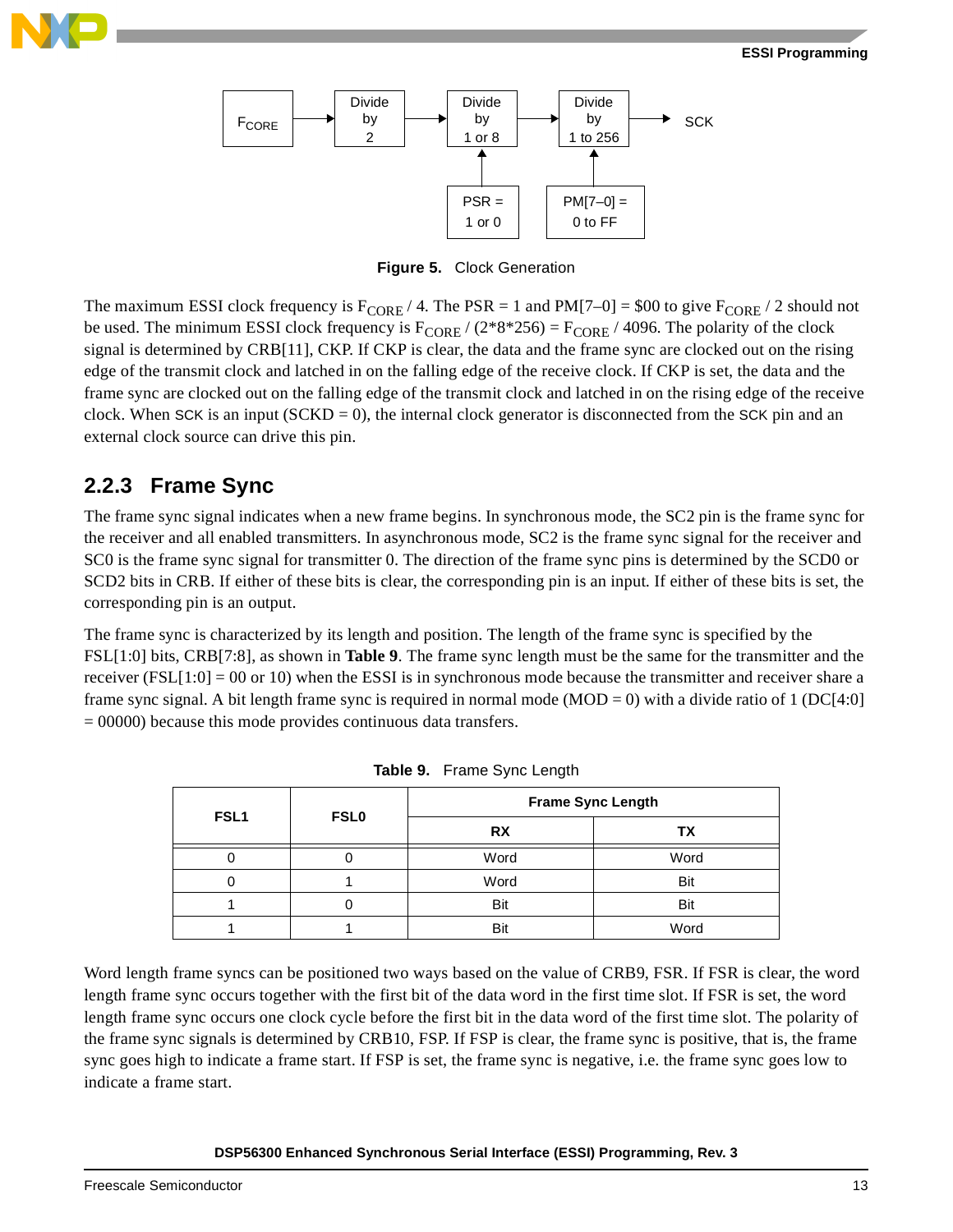

### **2.2.4 Flags**

When the ESSI is in synchronous mode and transmitters 1 and 2 are disabled, the SC0 and SC1 pins are available for use as flags. The following rules apply for the flag signals:

If SC0 is an:

- input  $(SCD0 = 0)$ , data on the SC0 pin is seen on SSISR[0], IF0.
- output ( $SCD0 = 1$ ), data written to OF0, CRB0, is seen on the SC0 pin.

If SC1 is an:

- input  $(SCD1 = 0)$ , data on the SC1 pin is seen on SSISR[1], IF1.
- output  $(SCD1 = 1)$ , data written to OF1, CRB1] is seen on the SC1 pin.

The flags can change at the beginning of each frame in normal mode and at the beginning of each time slot in network mode. There is one additional option for the SC1 pin. In synchronous mode with transmitter 2 disabled, the SC1 pin can be programmed as a transmitter 0 active signal. When the TX0 active pin is high, transmitter 0 is active; when this pin is low, transmitter 0 is not active. This signal can enable an external buffer for the transmitter 0 output. This option is selected using CRA22, SSC1, which is valid only in synchronous mode with transmitter 2 disabled. If SSC1 is clear, SC1 is the flag 0 signal. If SSC1 is set, SC1 is the transmitter 0 active signal.

## **2.3 Operating Modes**

The ESSI has three basic modes of operation: normal, network, and on-demand. The operation mode is selected by the MOD bit, CRB11. If MOD is clear, the ESSI is normal mode. If MOD is set, the ESSI is in network mode. Additionally, the on-demand mode is selected if MOD is set and the DC[4–0] bits in CRA are all clear. The following sections describe each of the operation modes.

## **2.3.1 Normal Mode**

The normal mode of operation has one time slot per frame. Thus, one data word is transferred for every frame sync. However, the data word does not have to fill the entire frame. The DC[4:0] bits in CRA define the divide ratio minus one. The divide ratio can be interpreted as the frame length divided by the data length, as **[Figure](#page-13-0) 6** shows. This ratio can be between 1 and 32 (DC[4:0] = 00000 to 11111).

Some applications do not require data to be transmitted or received during every time slot. Two types of registers control which time slots receive and transmit data: the time slot register and the slot mask registers.



<span id="page-13-0"></span>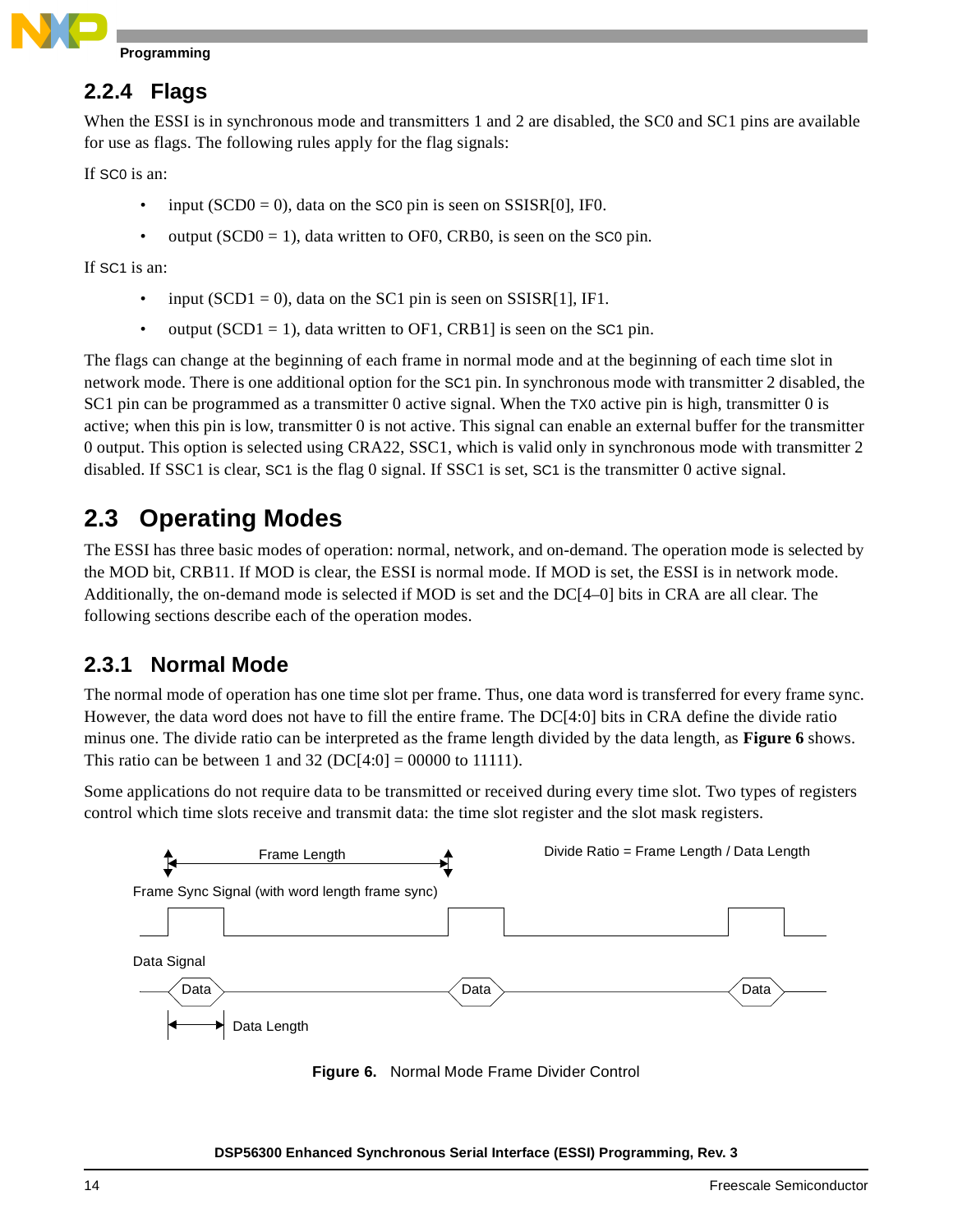

## **2.3.2 Network Mode**

The network mode of operation allows more than one time slot per frame. Up to 32 data words can be transferred for every frame sync. The DC[4–0] bits in CRA define the number of time slots per frame minus one. **[Figure](#page-14-0) 7** illustrates the number of time slots per frame, which can be between 2 and 32 (DC[4–0] = 00001 to 11111).  $DC[4-0] = 00000$  is reserved for on-demand mode.



**Figure 7.** Network Mode Frame Divider Control

#### <span id="page-14-0"></span>**2.3.2.1 Time Slot Register**

The Time Slot Register (TSR) is a write-only null data register that prevents data transmission in the current time slot. TSR is similar to a transmit data register. However, when data is written to the TSR, the data is not transmitted. Instead, all of the enabled transmitters are in the high-impedance state for the current time slot. The following code writes an arbitrary data word to the time slot registers for ESSI0 and ESSI1 to disable transmission during the current time slot:

```
movep #data,x:M_TSR0 ;Write data to ESSI0 TSR0 reg - disable TX
movep #data,x:M_TSR1 ;Write data to ESSI0 TSR1 reg - disable TX
```
#### **2.3.2.2 Transmit Slot Mask Registers**

There are two transmit slot mask registers, Transmit Slot Mask Register A (TSMA) and Transmit Slot Mask Register B (TSMB). Both TSMA and TSMB are 16 bits wide. Together they can be regarded as one 32-bit register, TSM. When bit *n* of the TSM is set, the transmit sequence proceeds normally during time slot *n*. When bit n of the TSM is cleared, the transmit data pins of the enabled transmitters are tri-stated during time slot *n*. Also, when bit *n* of TSM is cleared, the TDE and TUE flags in the SSISR are not set during time slot *n*. Thus, transmit interrupts are generated only for enabled time slots. The transmit slot mask registers do not conflict with the TSR register. Even if a time slot is enabled in the transmit slot mask registers, writing to the TSR disables the transmitters. The following code writes to the transmit slot mask registers for ESSI0 and ESSI1 to disable transmission during all except the first and the fourth time slots. To ensure that this code runs properly, verify that the DC[4–0] bits are set so that there are at least four time slots per frame.

| movep $#0009$ , $x$ : M TSMA0 | ;Load TSMA for ESSI0 |  |  |
|-------------------------------|----------------------|--|--|
| movep $#0000, x : M$ TSMB0    | ;Load TSMB for ESSI0 |  |  |
| movep $#0009$ , $x:M$ TSMA1   | ;Load TSMA for ESSI1 |  |  |
| movep $#0000, x:M$ TSMB1      | ;Load TSMB for ESSI1 |  |  |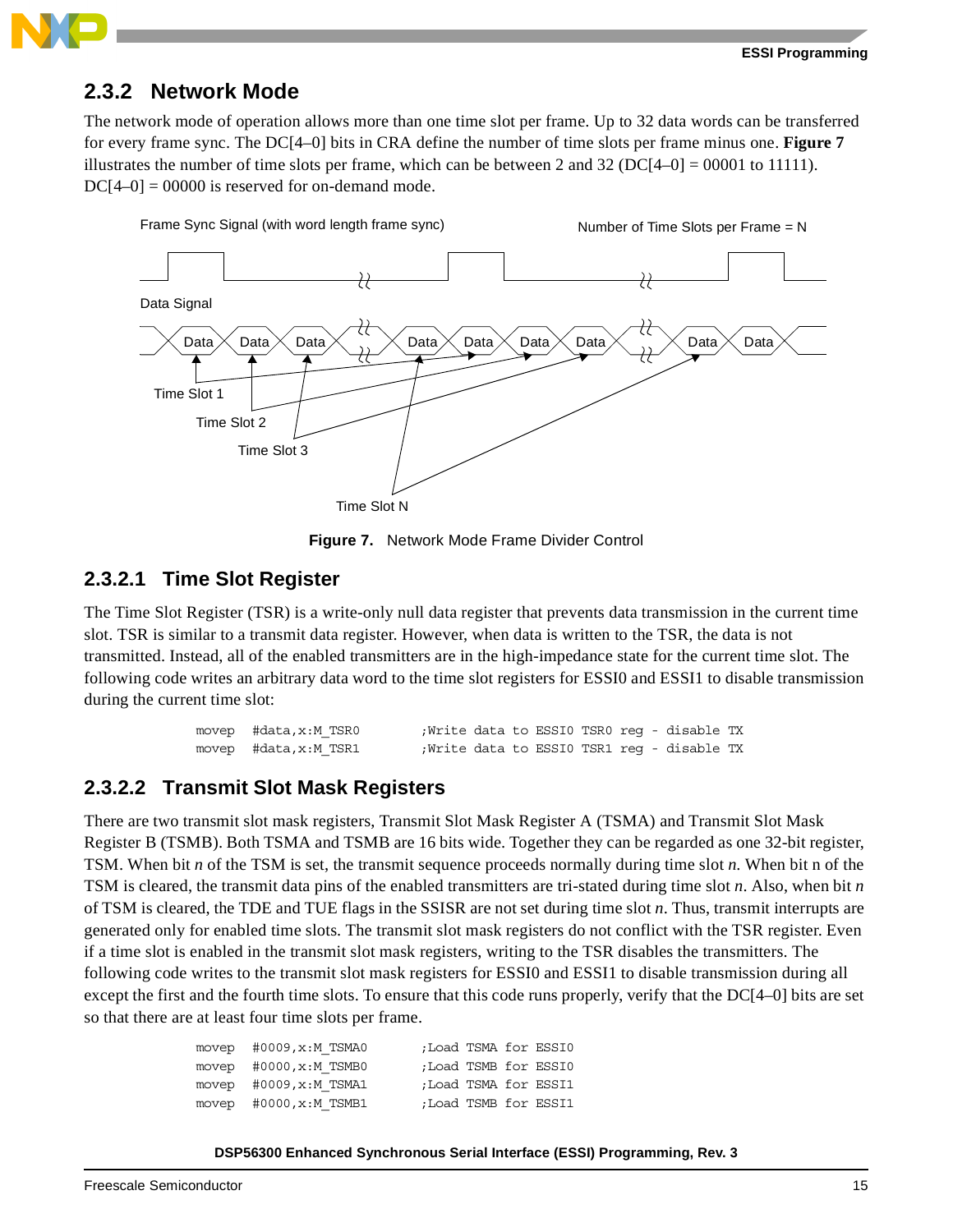

#### **2.3.2.3 Receive Slot Mask Registers**

There are two receive slot mask registers, Receive Slot Mask Register A (RSMA) and Receive Slot Mask Register B (RSMB). Both RSMA and RSMB are 16 bits wide. Together they can be regarded as one 32-bit register, RSM. When bit *n* of RSM is set, the transmit sequence proceeds normally during time slot *n*. When bit *n* of RSM is cleared, the receive data pins of the enabled transmitters are tri-stated during time slot *n*. Also, when bit *n* of RSM is cleared, the RDF and ROE flags in the SSISR are not set during time slot *n*. Thus, receive interrupts are generated only for enabled time slots. The following code writes to the receive slot mask registers so that ESSI0 receives only during the first time slot and ESSI1 receives only during the fourth time slot. To ensure that this code runs properly, verify that the DC[4:0] bits are set so that there are at least four time slots per frame.

| movep #0001, x:M RSMA0     | ;Load RSMA for ESSI0 |  |  |
|----------------------------|----------------------|--|--|
| movep $#0000, x : M$ RSMB0 | ;Load RSMB for ESSI0 |  |  |
| movep $#0008, x : M$ RSMA1 | ;Load RSMA for ESSI1 |  |  |
| movep $#0000, x : M$ RSMB1 | ;Load RSMB for ESSI1 |  |  |

#### **2.3.2.4 On-Demand Mode**

The on-demand mode of operation does not generate a periodic frame sync. Thus, no time slots are defined in this mode. A frame sync is generated only when data is ready to be transmitted, i.e. data is written to a transmit data register. The on-demand mode is selected if the MOD bit is set and the DC[4–0] bits in CRA are all clear. This mode requires that the transmit frame sync be internal (output) and the receive frame sync be external (input) for proper operation. Because the transmit and receive frame syncs must be opposite, only simplex operation (receive or transmit but not both) is allowed in synchronous mode. Duplex operation (receive and transmit simultaneously) is allowed only in asynchronous mode. Transmit under-runs are impossible in on-demand mode because there are no transmit time slots. Thus transmit under-runs are disabled.

## **2.4 Programming Control Registers**

This section shows how to program the control registers, CRA and CRB, to achieve the characteristics described in previous sections of this document. Two examples are presented, including pinout diagrams and equates describing the control register settings.

## **2.4.1 Example 1**

This example programs ESSI0 for normal asynchronous mode. **[Figure](#page-15-0) 8** shows the basic pinout diagram for this example. Recall that in asynchronous mode there are separate clock and frame sync signals for the transmit and receive transfers. The comments following the equates describe the other characteristics for this example.



<span id="page-15-0"></span>**Figure 8.** Normal Asynchronous Mode Example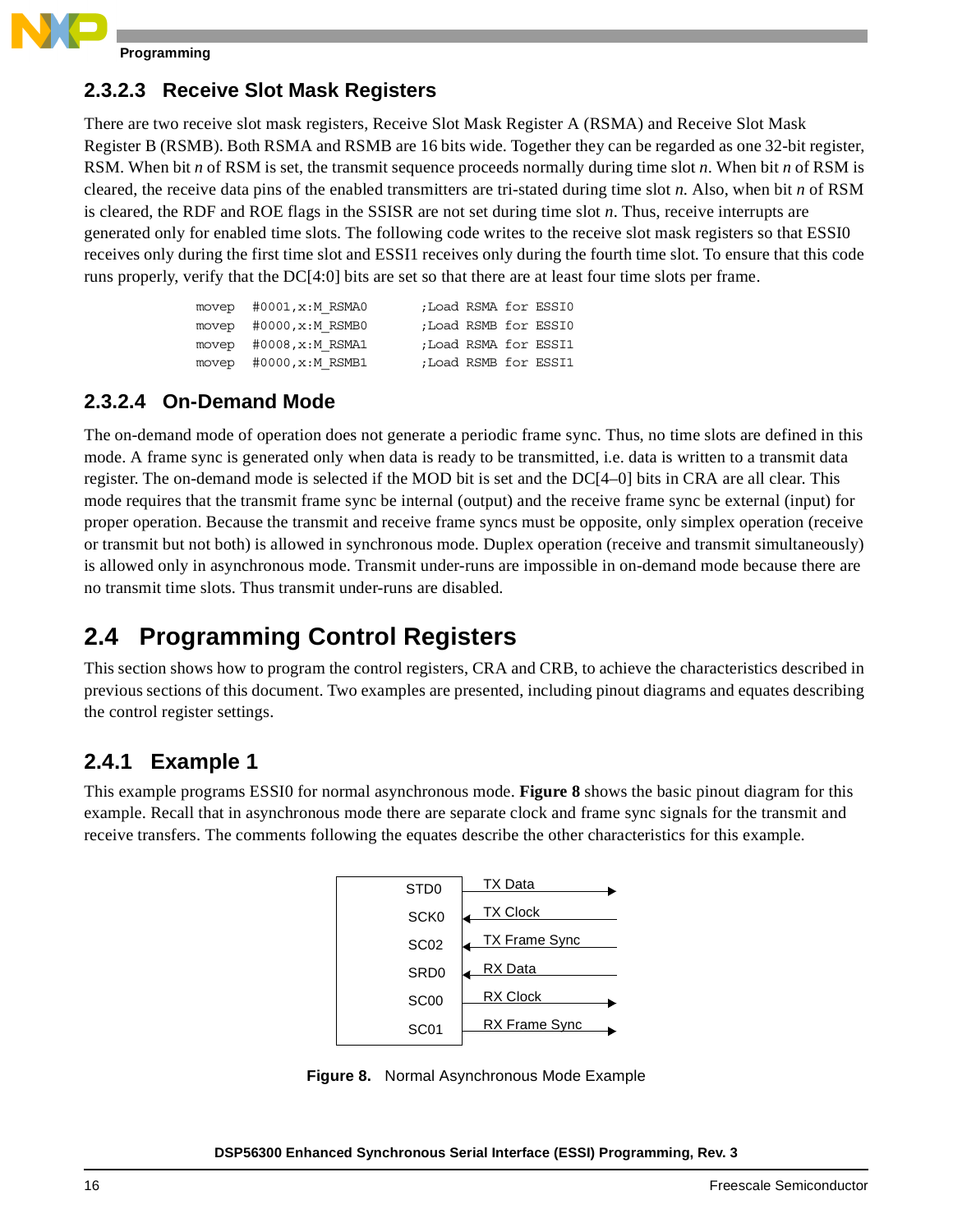

The following code sets up the equates for CRA and CRB, which initialize the ESSI.

| CRA0             | EOU<br>\$01F801                 |                  |                |                              |
|------------------|---------------------------------|------------------|----------------|------------------------------|
|                  | ; ESSI0 Control Register A, CRA |                  |                |                              |
| $\ddot{i}$       | Bit 22                          | SSC1             | 0              | SC1 pin = serial $I/O$ flag  |
| $\ddot{i}$       | Bit 21-19                       | WL[2:0]          | 000            | 8 bits/word                  |
|                  | Bit 18                          | ALC              | 0              | Left align to bit 23         |
|                  | Bit $16-12$ DC $[4:0]$          |                  | 11111          | Divide ratio = $32$          |
|                  | Bit 11                          | PSR              | 1              | Fixed prescaler bypassed     |
| $\ddot{i}$       | Bit 7-0                         | PM[7:0]          | 00000001       | Clock divide $= 2$           |
|                  |                                 |                  |                |                              |
| CRB <sub>0</sub> | EOU<br>\$C80DCC                 |                  |                |                              |
|                  | ; ESSI0 Control Register B, CRB |                  |                |                              |
| $\ddot{i}$       | Bit 23                          | REIE             | 1              | RX exception int enabled     |
| $\ddot{i}$       | Bit 22                          | TEIE             | $\mathbf{1}$   | TX exception int enabled     |
| $\ddot{ }$       | Bit 21                          | RLIE             | 0              | RX last slot int disabled    |
|                  | Bit 20                          | TLIE             | 0              | TX last slot int disabled    |
|                  | Bit 19                          | RIE              | 1              | RX int enabled               |
|                  | Bit 18                          | TIE              | 0              | TX int disabled              |
| $\ddot{i}$       | Bit 17                          | RE               | 0              | RX disabled                  |
| $\ddot{ }$       | Bit 16                          | TE0              | $\Omega$       | TXO disabled                 |
|                  | Bit 15                          | TE1              | 0              | TX1 disabled                 |
|                  | Bit 14                          | TE <sub>2</sub>  | 0              | TX2 disabled                 |
|                  | Bit 13                          | MOD              | 0              | Normal mode                  |
| $\ddot{i}$       | Bit 12                          | SYN              | 0              | Asynchronous mode            |
|                  | Bit 11                          | CKP              | 1              | Clk polarity on falling edge |
|                  | Bit 10                          | FSP              | $\mathbf 1$    | Frame sync polarity negative |
|                  | Bit 9                           | FSR              | 0              | Frame sync with 1st bit      |
| $\ddot{i}$       | $Bit 8-7$                       | FSL              | 11             | Word length TX frame sync    |
| $\ddot{i}$       |                                 |                  |                | Bit length RX frame sync     |
| $\cdot$          | Bit 6                           | SHFD             | 1              | Shift LSB first              |
|                  | Bit 5                           | <b>SCKD</b>      | 0              | External clock source        |
|                  | Bit 4                           | SCD <sub>2</sub> | 0              | $SC2$ pin = input            |
|                  | Bit 3                           | SCD1             | 1              | $SC1$ pin = output           |
| $\ddot{ }$       | Bit 2                           | SCD <sub>0</sub> | 1              | $SC0$ $pin = output$         |
|                  | $Bit 1-0$                       | OF $[1:0]$       | 0 <sub>0</sub> | Output flags                 |

#### **2.4.2 Example 2**

This example programs ESSI1 for network synchronous mode. **[Figure](#page-17-0) 9** shows the basic pinout diagram for this example. SC11 is the TX0 active signal. The comments following the equates describe the other characteristics for this example.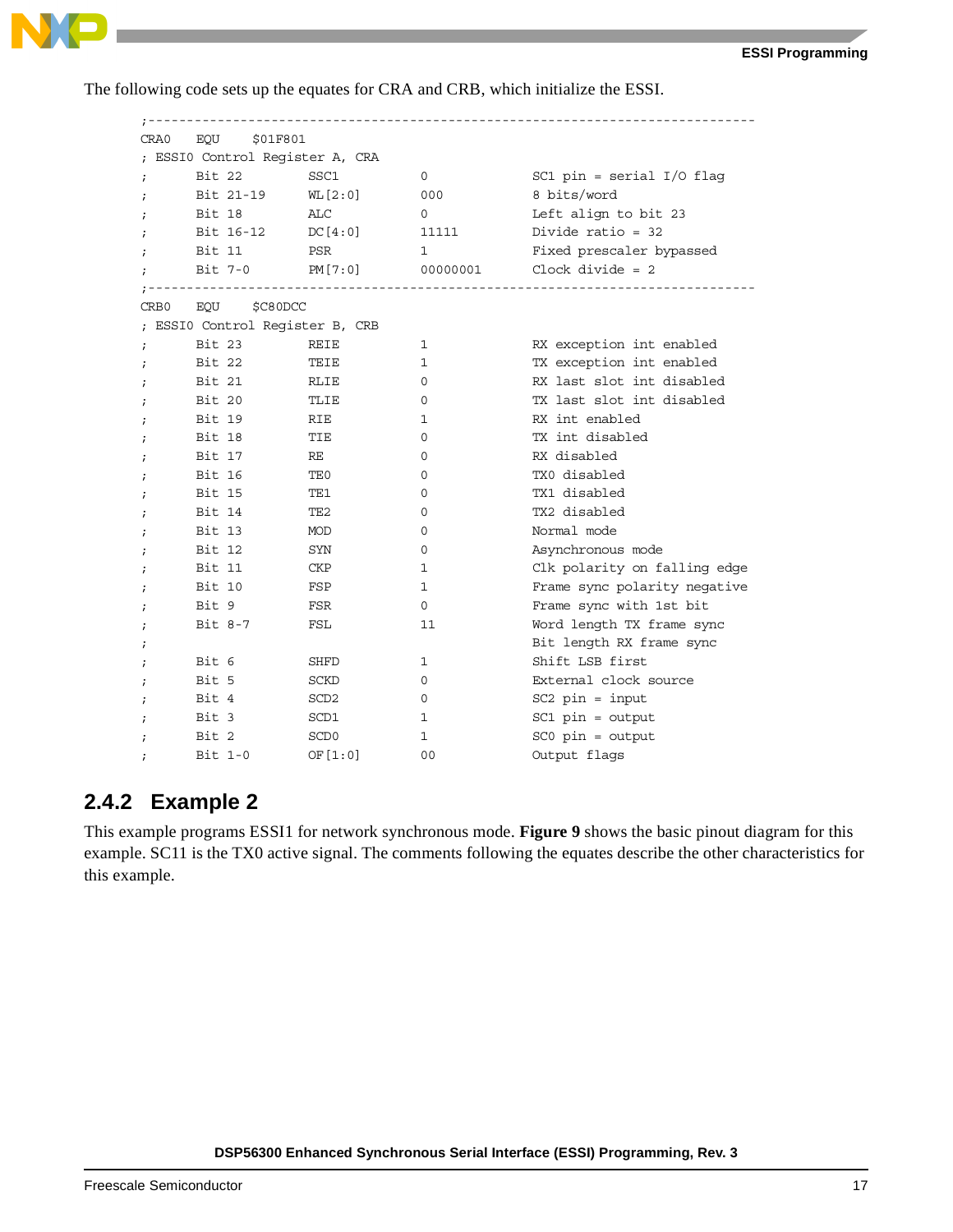





<span id="page-17-0"></span>The following code sets up the equates for CRA and CRB, which initialize the ESSI.

| CRA1       | EQU<br>\$505803                 |                  |              |                              |
|------------|---------------------------------|------------------|--------------|------------------------------|
|            | ; ESSI1 Control Register A, CRA |                  |              |                              |
| $\cdot$    | Bit 22                          | SSC1             | $\mathbf{1}$ | $SC1$ pin = TX0 active       |
|            | Bit 21-19                       | WL [2:0]         | 010          | 16 bits/word                 |
| i          | Bit 18                          | ALC              | 0            | Left align to bit 23         |
|            | Bit $16-12$ DC $[4:0]$          |                  | 00101        | Number of time slots = $6$   |
| $\ddot{i}$ | Bit 11                          | PSR              | $\mathbf{1}$ | Fixed prescaler bypassed     |
|            | Bit 7-0                         | PM [7:0]         | 00000011     | Clock divide $= 4$           |
|            |                                 |                  |              |                              |
| CRB1       | EOU \$FC357C                    |                  |              |                              |
|            | ; ESSI1 Control Register B, CRB |                  |              |                              |
| $\ddot{i}$ | Bit 23                          | REIE             | 1            | RX exception int enabled     |
| $\ddot{i}$ | Bit 22                          | TEIE             | 1            | TX exception int enabled     |
| $\ddot{i}$ | Bit 21                          | RLIE             | 1            | RX last slot int enabled     |
| $\cdot$    | Bit 20                          | TLIE             | 1            | TX last slot int enabled     |
| i          | Bit 19                          | <b>RIE</b>       | 1            | RX int enabled               |
| $\ddot{i}$ | Bit 18                          | TIE              | 1            | TX int enabled               |
| i          | Bit 17                          | RE               | 0            | RX disabled                  |
| $\ddot{i}$ | Bit 16                          | TE0              | 0            | TX0 disabled                 |
| $\cdot$    | Bit 15                          | TE1              | 0            | TX1 disabled                 |
| $\ddot{i}$ | Bit 14                          | TE2              | 0            | TX2 disabled                 |
| ï          | Bit 13                          | MOD              | 1            | Network mode                 |
| i          | Bit 12                          | SYN              | 1            | Synchronous mode             |
| i          | Bit 11                          | CKP              | 0            | Clk polarity on rising edge  |
| $\cdot$    | Bit 10                          | FSP              | 1            | Frame sync polarity negative |
| i          | Bit 9                           | FSR              | 0            | Frame sync with 1st bit      |
| i          | Bit 8-7                         | FSL              | 10           | Bit length frame sync        |
| $\ddot{i}$ | Bit 6                           | SHFD             | 1            | Shift LSB first              |
| $\ddot{i}$ | Bit 5                           | SCKD             | 1            | Internal clock source        |
| $\cdot$    | Bit 4                           | SCD <sub>2</sub> | 1            | $SC2$ $pin = output$         |
| ÷          | Bit 3                           | SCD1             | 1            | $SC1$ $pin = output$         |
| $\cdot$    | Bit 2                           | SCD <sub>0</sub> | 1            | $SC0$ $pin = output$         |
|            | $Bit 1-0$                       | OF $[1:0]$       | 00           | Output flags                 |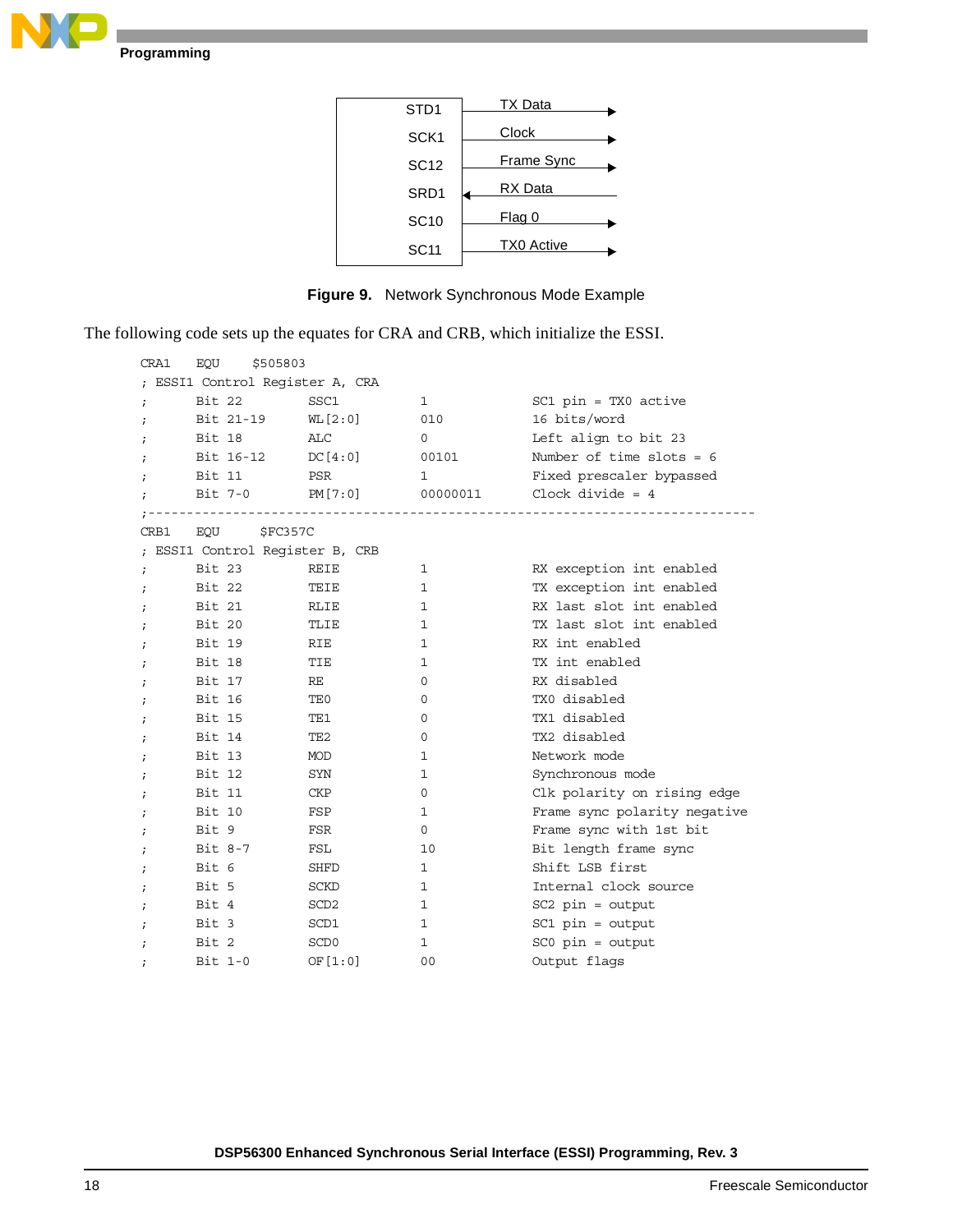

## <span id="page-18-0"></span>**2.5 Initialization**

Perform the following steps to initialize the ESSI properly:

**1.** Reset the ESSI.

This is accomplished by a hardware or software reset or by putting the ESSI into its individual reset state by clearing the PCR bits as shown here.

| movep $#50, x : M$ PCRC | Reset ESSI0: |
|-------------------------|--------------|
| movep $#50, x : M$ PCRD | Reset ESSI1; |

**2.** Program the ESSI control registers.

CRA and CRB must be programmed to control the ESSI operation. The following commands program the ESSI control registers by moving equates into CRA and CRB for both ESSIs.

| $move p$ $\#CRA0, x : M \, CRA0$ |  | ;Load CRA for ESSI0 |
|----------------------------------|--|---------------------|
| movep $\#CRB0, x : MCRB0$        |  | ;Load CRB for ESSI0 |
| movep $\#CRA1, x : M CRA1$       |  | ;Load CRA for ESSI1 |
| movep #CRB1, x:M CRB1            |  | ;Load CRB for ESSI1 |

**3.** Enable the ESSI pins.

Set the bits in the PCRC and PCRD registers that correspond to the ESSI pins to be used. The following commands set all of the Port C and Port D bits to enable all the ESSI0 and ESSI1 pins.

movep #\$3F, x:M PCRC ;Enable ESSI0 movep #\$3F, x:M PCRD ; Enable ESSI1

**4.** Write the first data to the transmit registers.

The first data word to be transmitted should be present in the transmit data registers before the transmitters are enabled (even if DMA is used to transfer data to the transmit register). The following commands write the first data to all the transmit data registers for both ESSIs.  $TX^*$  data1 represents any register or memory location that contains the first data to be transmitted.

|       | movep TX00 data1, x:M TX00 | Write first data to ESSI0 TX0 req  |  |  |  |
|-------|----------------------------|------------------------------------|--|--|--|
|       | movep TX01 data1, x:M TX01 | ;Write first data to ESSI0 TX1 reg |  |  |  |
|       | movep TX02 data1, x:M TX02 | Write first data to ESSIO TX2 req  |  |  |  |
|       | movep TX10 data1, x:M TX10 | ;Write first data to ESSI1 TX0 reg |  |  |  |
| movep | TX11 data1,x:M TX11        | Write first data to ESSI1 TX1 req  |  |  |  |
|       | movep TX12 data1, x:M TX12 | Write first data to ESSI1 TX2 req  |  |  |  |
|       |                            |                                    |  |  |  |

**5.** Enable the transmitters and receiver.

Set the transmitter and receiver enable bits in CRB0 and CRB1 as follows.

| bset | #14, x: M CRB0 | ;Enable ESSI0 TX2 |  |
|------|----------------|-------------------|--|
| bset | #15, x: M CRB0 | ;Enable ESSI0 TX1 |  |
| bset | #16, x: M CRB0 | ;Enable ESSI0 TX0 |  |
| bset | #14, x: M CRB1 | ;Enable ESSI1 TX2 |  |
| bset | #15, x: M CRB1 | ;Enable ESSI1 TX1 |  |
| bset | #16, x: M CRB1 | ;Enable ESSI1 TX0 |  |
| bset | #17, x: M CRB0 | ;Enable ESSIO RE  |  |
| bset | #17, x: M CRB1 | ;Enable ESSI1 RE  |  |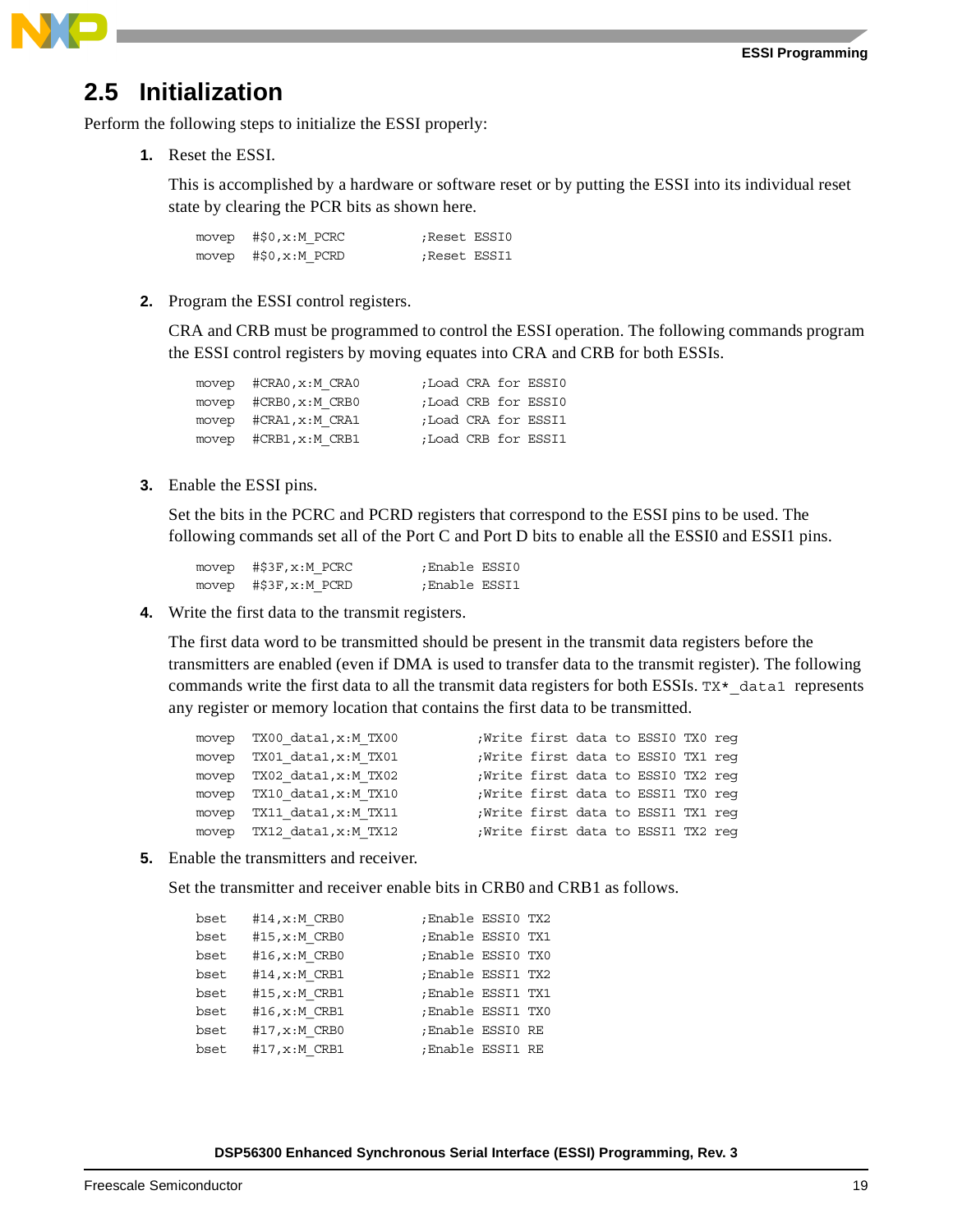

## **2.6 Transfer Methods**

The ESSI provides three methods for transferring data to or from the data registers: polling, interrupts, and DMA. Polling is the easiest method, but it demands a large amount of the DSP56300 core's processing power. The DSP56300 core cannot be involved in other processing activities while it polls the receive and transmit ready bits. Interrupts, on the other hand, require more code, but the DSP56300 core can process other routines while waiting for the ESSI transfers. DMA requires even less core intervention and the setup code is minimal, but the DMA channels must be available. The following sections describe each transfer method.

### **2.6.1 Polling**

The SSISR provides bits that notify the core when data is ready to be transferred to or from the ESSI. The core can poll these bits to determine when to interact with the ESSI. For proper operation, the DSP core must write to the transmit buffer only when it is empty and read from the receive data register when it is full. SSISR6, Transmit Data Register Empty (TDE), determines when to write to the transmit data registers. TDE is cleared when the core writes to all enabled transmit data registers. TDE is set when this data is transferred from the transmit data registers into the transmit shift registers. Thus, when TDE is set, the transmit data registers are empty and the core can write to the transmit data registers. The following code polls the TDE bit and writes to the transmit registers when this bit is set.  $TX*$  data represents any register or memory location that contains the data to be transmitted.

| jclr  | #6,x:M SSISRO,*           | Wait until ESSIO transmit registers are empty |
|-------|---------------------------|-----------------------------------------------|
| movep | TX00 data, x:M TX00       | ;Write data to ESSI0 TX0 reg                  |
| movep | TX01 data, x:M TX01       | Write data to ESSI0 TX1 req                   |
| movep | TX02 data, x:M TX02       | ; Write data to ESSI0 TX2 req                 |
|       |                           |                                               |
|       |                           |                                               |
|       | $iclr$ #6, x: M SSISR1, * | Wait until ESSI1 transmit registers are empty |
| movep | TX10 data, x:M TX10       | Write data to ESSI1 TX0 req                   |
| movep | TX11 data,x:M TX11        | Write data to ESSI1 TX1 req                   |

SSISR[7], Receive Data Register Full (RDF), determines when to read from the receive data register. RDF is cleared when the core reads data from the receive data register. RDF is set when data is transferred from the receive shift register to the receive data register. Thus, when RDF is set, the receive data register is full and the core can read from the receive data register. The following code polls the RDF bit and reads from the receive register when this bit is set. RX\* data represents any register or memory location to which received data should be written.

| $iclr$ #7, x: M SSISR0, * | Wait until ESSIO receive register is full   |
|---------------------------|---------------------------------------------|
| movep x: MRX0, RX0 data   | Read data from ESSI0 RX req                 |
|                           |                                             |
| $iclr$ #7, x: M SSISR1, * | ; Wait until ESSI1 receive register is full |
| movep x: M_RX1, RX1 data  | Read data from ESSI1 RX req;                |

#### **2.6.2 Interrupts**

The ESSI provides the following six interrupts, which are listed from highest to lowest priority:

- Receive Data with Exception
	- Enabled by setting CRB[23], REIE.
	- Triggered when ROE (a receiver overrun error is detected), RDF (the receive data register is full) and REIE are set simultaneously.
	- Cleared by reading from SSISR and then from RX.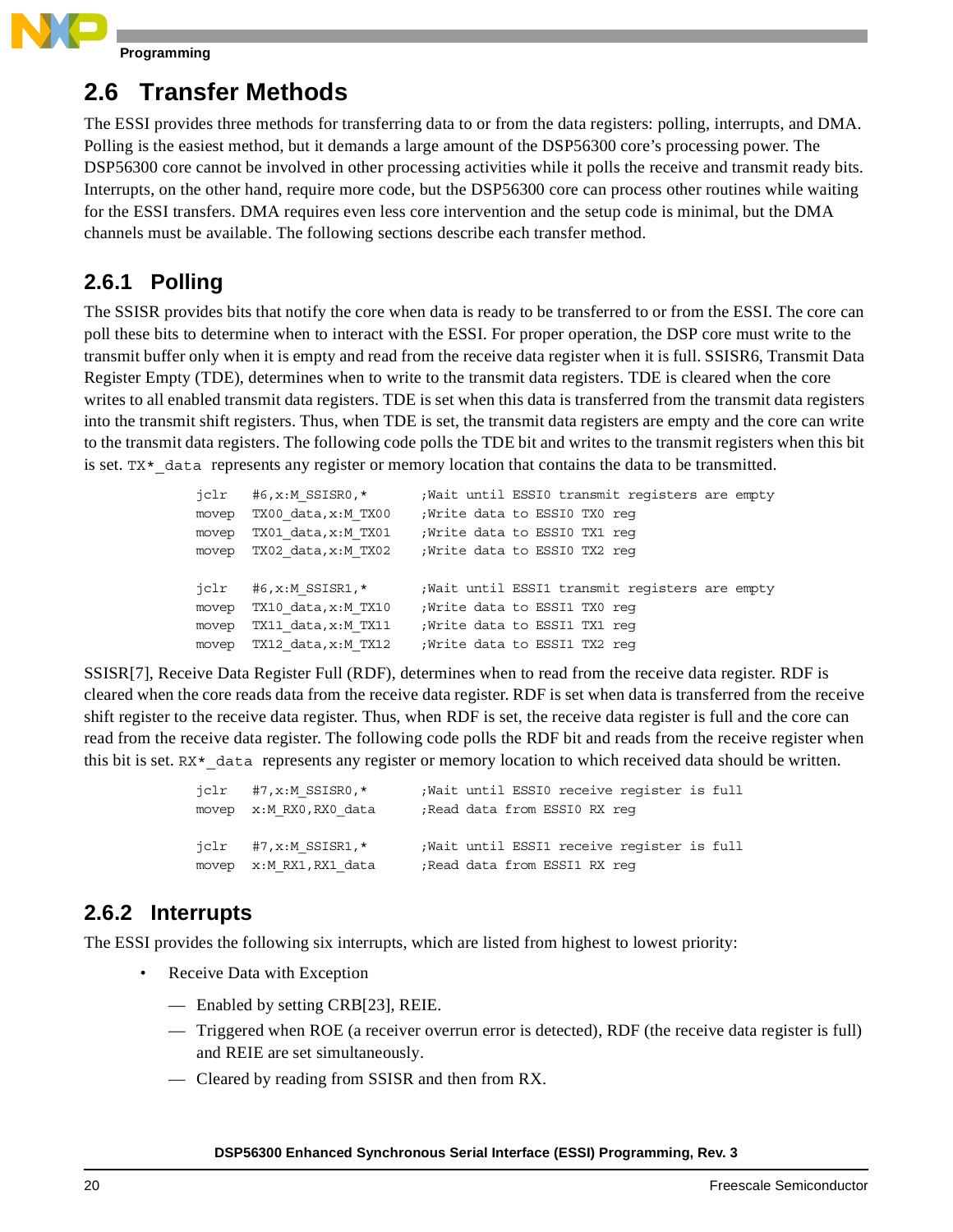

- Receive Data
	- Enabled by setting CRB[19], RIE.
	- Triggered when RDF (the receive data register is full) and RIE are set simultaneously.
	- Cleared by reading from RX.
- Receive Last Slot
	- Enabled by setting CRB[21], RLIE.
	- Triggered in network mode when RLIE is set and the last time slot ends.
	- Maximum time to service this interrupt must be less than the time to service the number of bits in one time slot.
- Transmit Data with Exception
	- Enabled by setting CRB[22], TEIE.
	- Triggered when TUE (a transmit underrun error has been detected), TDE (the transmit data register is empty) and TEIE are set simultaneously.
	- Cleared by writing to SSISR and then by writing to all enabled TX registers or to TSR.
- Transmit Last Slot
	- Enabled by setting CRB[20], TLIE.
	- Triggered in network mode when TLIE is set and the last time slot is beginning.
	- Maximum time to service this interrupt must be less than the time to service the number of bits in one time slot.
- Transmit Data
	- Enabled by setting CRB[18], TIE.
	- Triggered when TDE (the transmit data register is empty) and TIE are set simultaneously.
	- Cleared by writing to all enabled TX registers or to TSR.

Configuring interrupts requires two steps: setting up the interrupt routine and enabling the interrupts. To set up the interrupt routine, place the code to be run during the interrupt at the interrupt starting address. The interrupt routines can be short (only two opcodes long) or long (more that two opcodes that requires a jsr instruction). Enabling the interrupts involves setting the corresponding bits in CRB and enabling the ESSI interrupts in the Interrupt Priority Register - Peripheral (IPRP) and enabling global interrupts in the Mode Register (MR) portion of the Status Register (SR).

The following code sets up short interrupt routines to service the ESSI0 and ESSI1 transmitter 0 and receiver. This code uses equate labels for the location of the ESSI interrupt starting addresses. These labels include the interrupt name preceded with "I\_" and can be found in the *intequ.asm* file. TX\* data represents any register or memory location that contains the data to be transmitted and RX\*\_data represents any register or memory location to which received data should be written.

> org p:I\_SI0TD movep TX00\_data,x:M\_TX00 ;Write data to ESSI0 TX0 reg org p:I\_SI1TD movep TX10 data,x:M TX10 ;Write data to ESSI1 TX0 reg org p:I\_SI0RD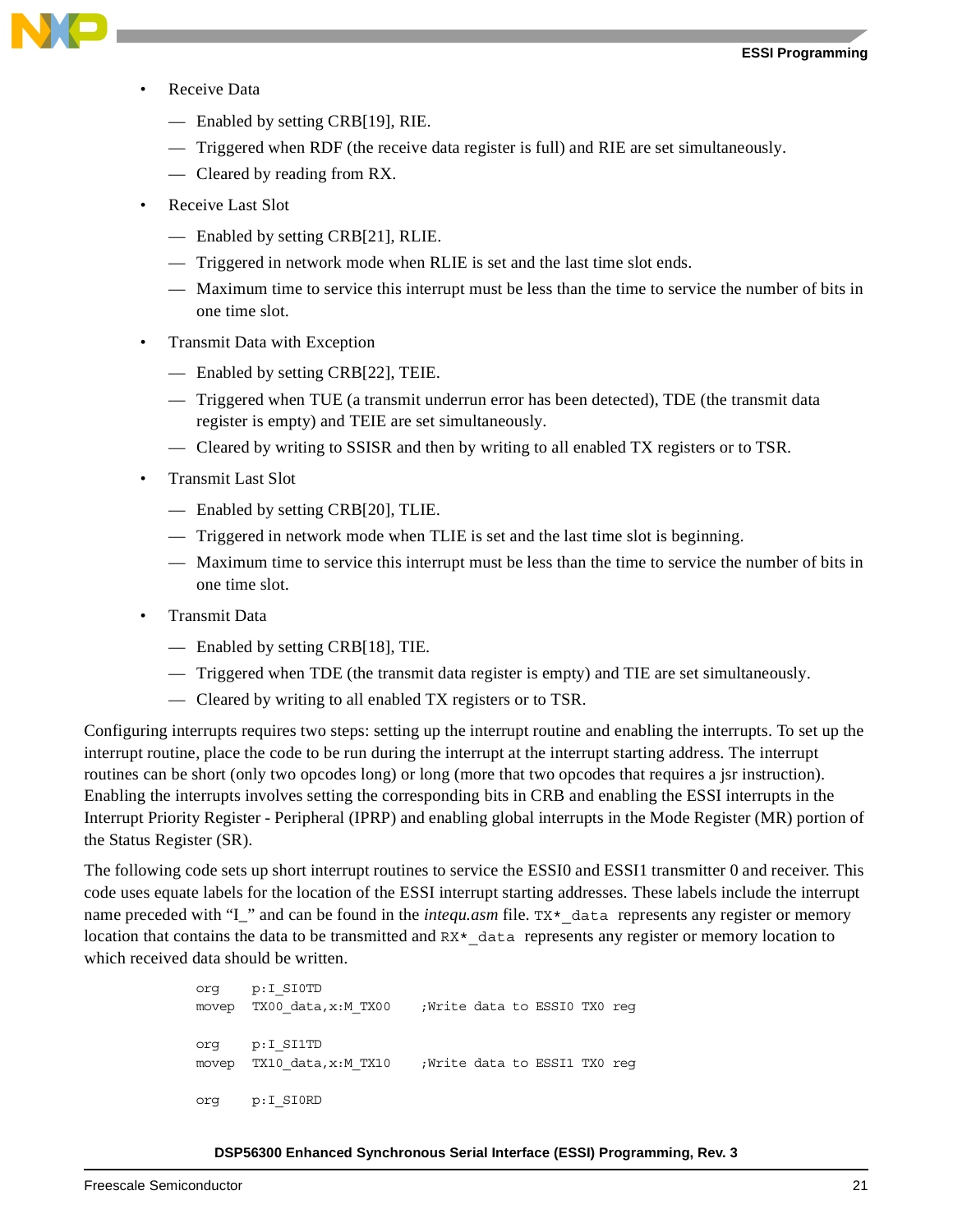```
movep x:M RX0,RX0 data ;Read data from ESSI0 RX reg
org p:I_SI1RD
movep x:M RX1,RX1 data ;Read data from ESSI1 RX reg
```
The following code enables the ESSI0 and ESSI1 transmit and receive interrupts. Instead of the first four commands, the interrupt enable bits in CRB can alternatively be set when CRB is initially programmed (as in Step 2 of [Section 2.5\)](#page-18-0).

```
bset #18,x:M_CRB0 ;Enable ESSI0 transmit interrupt
bset #19, x: M CRB0 ;Enable ESSI0 receive interrupt
bset #18,x:M_CRB1 ;Enable ESSI1 transmit interrupt
bset #19,x:M_CRB1 ;Enable ESSI1 receive interrupt
andi $FC, mr ;Unmask interrupts
movep #$03C,x:M_IPRP ;Set ESSI1 and ESSI0 interrupt to priority 2
```
#### **2.6.3 DMA Controller**

The DMA controller is an on-chip device that permits data transfers between internal/external memory and/or internal/external I/O in any combination, without intervention of the core. Due to dedicated DMA address and data buses as well as internal memory partitioning, a high level of isolation is achieved so that DMA operation does not interfere with or slow down the core operation. The DMA can move data to the ESSI transmit register and from the ESSI receive register. **[Table 10](#page-21-0)** shows the four available ESSI DMA request sources. The DMA request source bits are used in the DMA Control Register, DCR[15–11].

<span id="page-21-0"></span>

| <b>DMA Request Source Bits, DSR[4:0]</b> | <b>Requesting Device</b>         |
|------------------------------------------|----------------------------------|
| 01010                                    | ESSI0 Receive Data (RDF0 = 1)    |
| 01011                                    | ESSI0 Transmit Data $(TDE0 = 1)$ |
| 01100                                    | ESSI1 Receive Data (RDF1 = 1)    |
| 01101                                    | ESSI1 Transmit Data (TDE1 = 1)   |

**Table 10.** DMA Request Sources

The following code initializes DMA channel 3 to transfer data from y:SOURCE to the ESSI1 transmit register. Then the code initializes DMA channel 2 to transfer data from the ESSI1 receive register to y:DEST. COUNT number of transfers are completed and then the DMA channels are disabled. The code includes memory moves that program the DMA registers and equate labels that fully describe the DMA control register bit settings.

```
DCR2 EQU $8A62C4
; DMA Control Register 2, DCR2
; Bit 23 DE 1 Channel enabled
; Bit 22 DIE 0 Interrupt disabled
; Bit 21-19 DTM[2:0] 001 Transfer mode = 1
; Bit 18-17 DPR[1:0] 01 Channel priority = 1
; Bit 16 DCON 0 Continuous mode disabled
; Bit 15-11 DSR[4:0] 01100 Request source = ESSI1 RX
; Bit 10 D3D 0 3-D mode disabled
; Bit 9-7 DAM[5:3] 101 Destination address = post inc by 1
; Bit 6-4 DAM[2:0] 100 Source address = no update
; Bit 3-2 DDS [1:0] 01 Dest space = Y memory
; Bit 1-0 DSS[1:0] 00 Source space = X memory
;
DCR3 EQU $8A6A51
```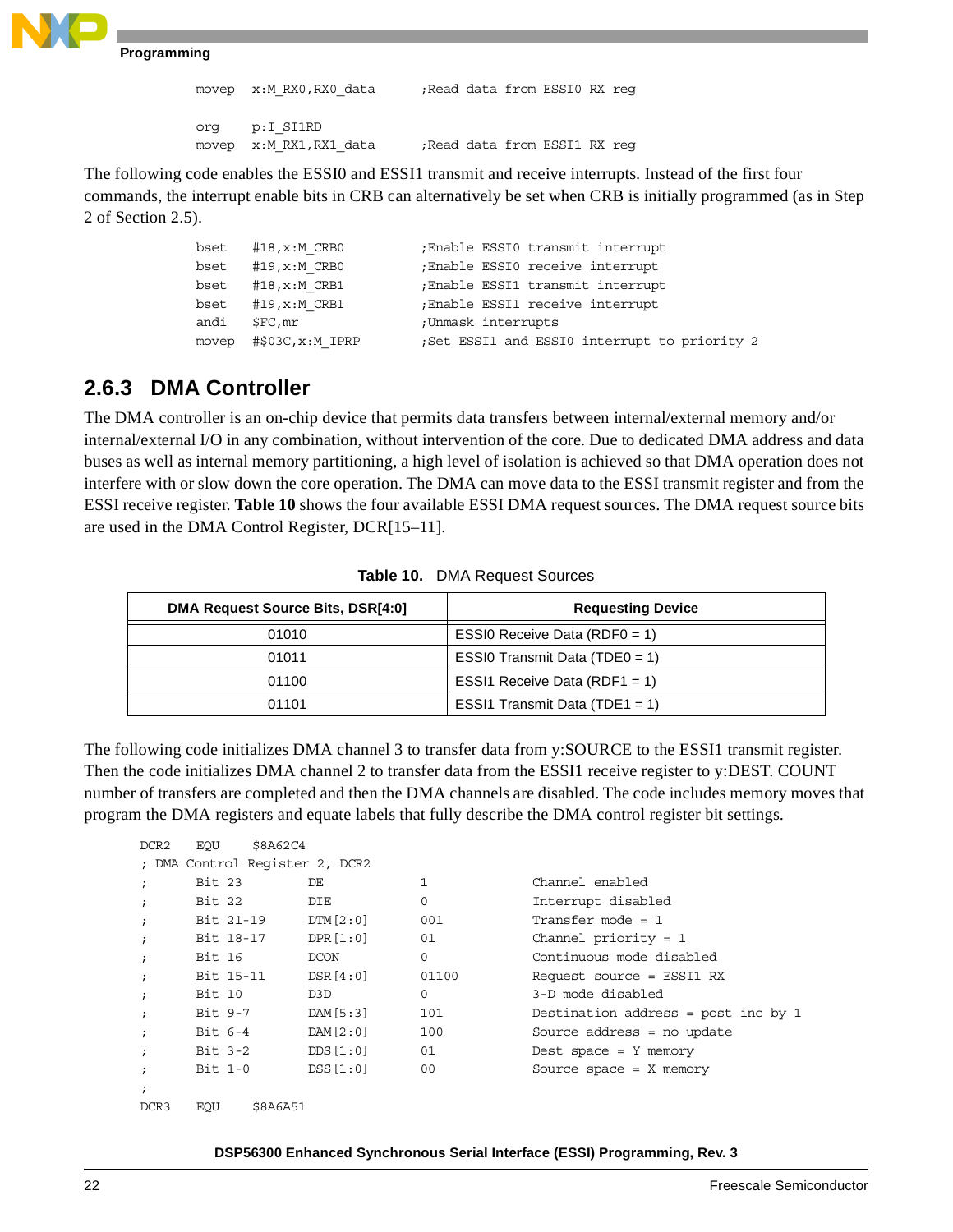

```
; DMA Control Register 3, DCR3
; Bit 23 DE 1 Channel enabled
; Bit 22 DIE 0 Interrupt disabled
; Bit 21-19 DTM[2:0] 001 Transfer mode = 1
; Bit 18-17 DPR[1:0] 01 Channel priority = 1
; Bit 16 DCON 0 Continuous mode disabled
; Bit 15-11 DSR[4:0] 01101 Request source = ESSI1 TX
; Bit 10 D3D 0 3-D mode disabled
; Bit 9-7 DAM[5:3] 100 Dest address = no update 
; Bit 6-4 DAM[2:0] 101 Source address = post inc by 1
; Bit 3-2 DDS[1:0] 00 Dest space = X memory
; Bit 1-0 DSS[1:0] 01 Source space = Y memory
    movep #SOURCE+1, x: M DSR3 ; Load DMA3 source
    movep #M_TX10,x:M_DDR3 ;Load DMA3 dest
    movep #COUNT-2, x: M DCO3 ;Load DMA3 counter
    movep #DCR3, x: M_DCR3 ;Load DMA3 control
    movep #M_RX1,x:M_DSR2 ;Load DMA2 source
    movep #DEST, x: M DDR2 ; Load DMA2 dest
    movep #COUNT-1, x: M DCO2 ; Load DMA2 counter
    movep #DCR2, x: M DCR2 ;Load DMA2 control
```
## **2.7 References**

The following documents are available at the web site listed on the back cover of this application note.

- [1] *DSP56300 Family Manual* (DSP56300FM).
- [2] *DSP56303 User's Manual* (DSP56303UM).
- [3] Download the equate files, *ioequ.asm* and *intequ.asm*.